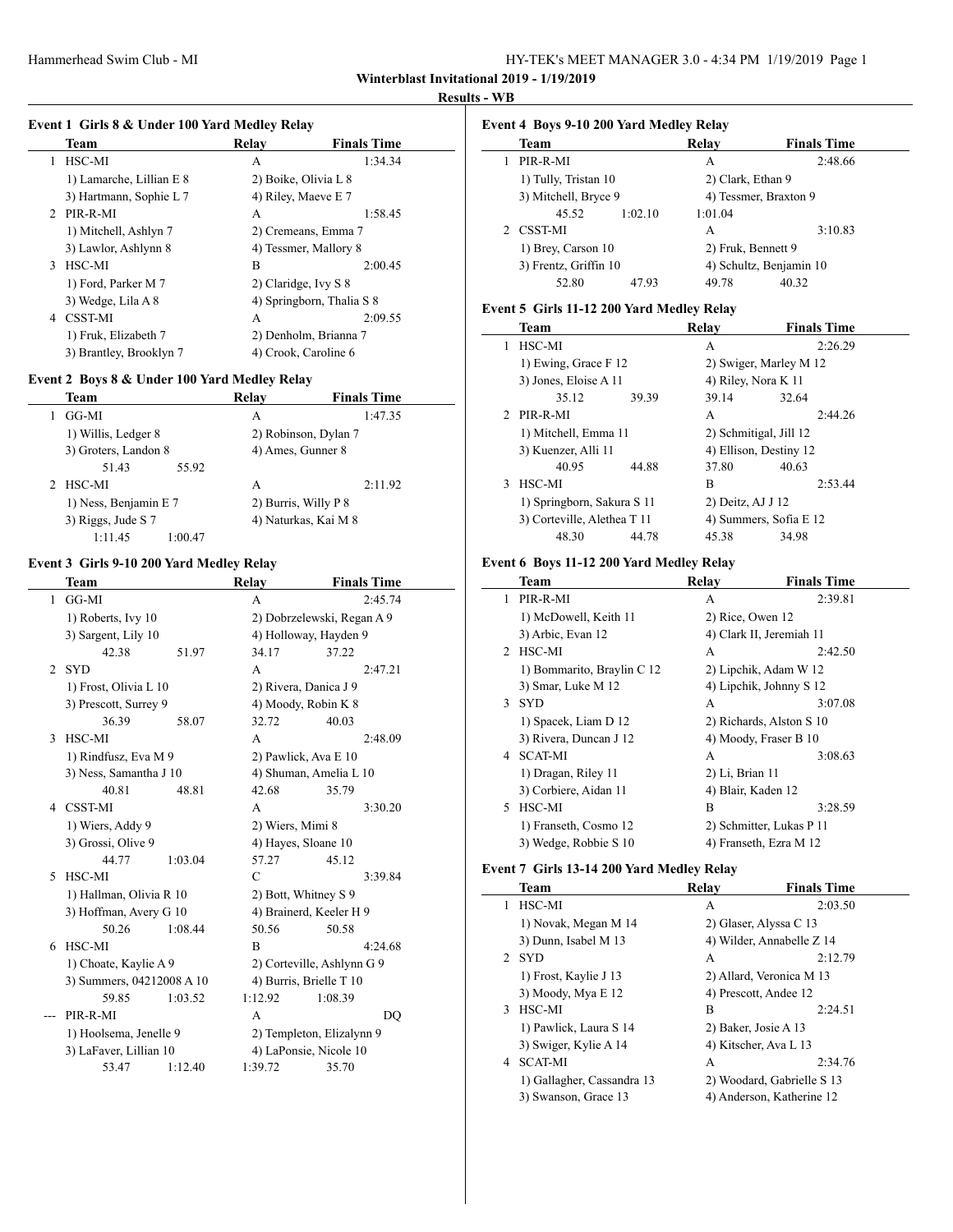#### **Results - WB**

 $\overline{\phantom{a}}$ 

 $\overline{\phantom{a}}$ 

| (Event 7 Girls 13-14 200 Yard Medley Relay) |                           |       |                          |  |  |
|---------------------------------------------|---------------------------|-------|--------------------------|--|--|
|                                             | Team                      | Relay | <b>Finals Time</b>       |  |  |
|                                             | 5 KCSC-MI                 | А     | 2:45.76                  |  |  |
|                                             | 1) Jibson, Lindsey 12     |       | 2) Schlickau, Leah 13    |  |  |
|                                             | 3) Peters, Annabelle K 12 |       | 4) Gooden, Szamyrah J 13 |  |  |

## **Event 8 Boys 13-14 200 Yard Medley Relay**

| Team                     |       | Relay                  | <b>Finals Time</b> |
|--------------------------|-------|------------------------|--------------------|
| KCSC-MI                  |       | А                      | 2:08.69            |
| 1) Clapp, Ian R $14$     |       | 2) Gibbert, Noah J 12  |                    |
| 3) Gibbert, Caleb M 14   |       | 4) Gooden, Samuel L 14 |                    |
| 30.48                    | 34.80 | 30.91                  | 32.50              |
| <b>SYD</b>               |       | А                      | 2:23.64            |
| 1) Jennings, Conrad 13   |       | 2) Rouleau, Gavin W 12 |                    |
| 3) Wuerdemann, Jack O 13 |       | 4) Richards, Waylon 13 |                    |
| 37.72                    | 44.01 | 30.89                  | 31.02              |

#### **Event 9 Girls 15-18 200 Yard Medley Relay**

|   | Team                        |       | Relay                   | <b>Finals Time</b> |
|---|-----------------------------|-------|-------------------------|--------------------|
| 1 | HSC-MI                      |       | A                       | 2:09.84            |
|   | 1) Chamberlin, Lucille A 17 |       | 2) O'Neill, Jacque R 16 |                    |
|   | 3) Glaser, Alexis N 15      |       | 4) Deegan, Ella J 15    |                    |
|   | 33.47                       | 38.19 | 29.45                   | 28.73              |
|   | 2 HSC-MI                    |       | C                       | 2:20.46            |
|   | 1) Bishop, Katie E 15       |       | 2) Drayer, Jordan E 15  |                    |
|   | 3) Campbell, Laurel A 15    |       | 4) Beigle, Tori M 15    |                    |
|   | 38.28                       | 38.84 | 33.62                   | 29.72              |
| 3 | HSC-MI                      |       | B                       | 2:33.41            |
|   | 1) Birchfield, Abby M 18    |       | 2) O'Neill, Calli A 18  |                    |
|   | 3) Cameron, Victoria L 17   |       | 4) Pulaski, Audri M 17  |                    |
|   | 38.31                       | 49.35 | 31.88                   | 33.87              |
| 4 | CSST-MI                     |       | A                       | 2:52.45            |
|   | 1) Dyer, Ellie 17           |       | 2) Hoeksema, Ava 11     |                    |
|   | 3) Geisler, Haleigh 14      |       | 4) Hayes, Catherine 12  |                    |
|   | 42.05                       | 47.77 | 41.85                   | 40.78              |
|   |                             |       |                         |                    |

## **Event 10 Boys 15 & Over 200 Yard Medley Relay**

| Team                    |       | Relay | <b>Finals Time</b>       |
|-------------------------|-------|-------|--------------------------|
| HSC-MI                  |       | А     | 2:05.47                  |
| 1) Cabana, William E 13 |       |       | 2) Lipchik, Charlie J 13 |
| 3) Wilder, Kobe M 17    |       |       | 4) Vorce, Garth J 18     |
| 30.78                   | 38.14 | 26.83 | 29.72                    |
| 2 CSST-MI               |       | A     | 2:08.28                  |
| 1) Gardner, Jacob 15    |       |       | 2) Dyer, Gavin 15        |
| 3) Walz, Jacob 16       |       |       | 4) Bondy, Andrew 15      |
| 34.00                   | 33.76 | 29.63 | 30.89                    |

#### **Event 11 Girls 9-10 200 Yard Freestyle**

|    | 3:08.00           |       | <b>MTSL</b> |                |       |                    |      |
|----|-------------------|-------|-------------|----------------|-------|--------------------|------|
|    | <b>Name</b>       |       |             | <b>AgeTeam</b> |       | <b>Finals Time</b> |      |
|    | Rodabaugh, Wrenna |       | 10          | GG-MI          |       | 2:32.57            | MTSL |
|    | 34.92             | 37.73 |             | 40.09          | 39.83 |                    |      |
| 2  | Prescott, Surrey  |       | 9           | <b>SYD</b>     |       | 2:32.86            | MTSL |
|    | 34.55             | 38.75 |             | 41.06          | 38.50 |                    |      |
|    | Frost, Olivia L   |       | 10          | <b>SYD</b>     |       | 2:42.91            | MTSL |
|    | 36.31             | 41.44 |             | 44.60          | 40.56 |                    |      |
|    | Jess, Alessandra  |       | 10          | <b>CSST-MI</b> |       | 2:59.35            | MTSL |
|    | 2:13.45           | 45.90 |             |                |       |                    |      |
| 5. | Shuman, Amelia L  |       | 10          | HSC-MI         |       | 3:01.51            | MTSL |
|    | 41.48             | 47.21 |             | 47.57          | 45.25 |                    |      |

| 6 Pawlick, Ava E     |         |    | 10 HSC-MI      |       | 3:03.85 | MTSL        |
|----------------------|---------|----|----------------|-------|---------|-------------|
| Carroll, Victoria    |         | 10 | CSST-MI        |       | 3:04.40 | <b>MTSL</b> |
| 36.58                | 46.34   |    | 51.22          | 50.26 |         |             |
| Wiers, Addy          |         |    | <b>CSST-MI</b> |       | 3:18.81 |             |
| 43.13                | 48.42   |    | 54.43          | 52.83 |         |             |
| 9 La Gattuta, Sophia |         | 10 | GG-MI          |       | 3:46.86 |             |
| 48.87                | 1:01.05 |    | 1:00.98        | 55.96 |         |             |

## **Event 12 Boys 9-10 200 Yard Freestyle**

**3:15.00 MTSL**

| <b>Name</b> |                    | <b>AgeTeam</b> | <b>Finals Time</b> |      |  |
|-------------|--------------------|----------------|--------------------|------|--|
|             | 1 Crook, Owen      | 9 CSST-MI      | 2:46.04            | MTSL |  |
|             | 2 Kabelman, Andrew | 10 SCAT-MI     | 3:01.24            | MTSL |  |
|             | 3 Frentz, Jack     | 10 CSST-MI     | 3:02.74            | MTSL |  |
|             | 4 Weeber, Wyatt    | 10 CSST-MI     | 3:03.46            | MTSL |  |

#### **Event 13 Girls 11-12 200 Yard Freestyle**

**2:39.00 MTSL**

|   | Name              |       |    | <b>AgeTeam</b> |       | <b>Finals Time</b> |      |
|---|-------------------|-------|----|----------------|-------|--------------------|------|
|   | Elenz, Mackenzie  |       | 12 | GG-MI          |       | 2:14.97            | MTSL |
|   |                   |       |    | 50.12          |       |                    |      |
|   | 2 Prescott, Andee |       | 12 | <b>SYD</b>     |       | 2:22.56            | MTSL |
|   | 39.48             | 47.94 |    | 48.98          | 6.16  |                    |      |
| 3 | Moody, Mya E      |       | 12 | -SYD           |       | 2:29.34            | MTSL |
|   | 37.24             | 42.97 |    | 43.25          | 25.88 |                    |      |
|   | Kuenzer, Alli     |       | 11 | PIR-R-MI       |       | 2:54.28            |      |
|   | Mitchell, Emma    |       | 11 | PIR-R-MI       |       | 3:04.69            |      |
|   | 40.55             | 46.57 |    | 49.68          | 47.89 |                    |      |

#### **Event 14 Boys 11-12 200 Yard Freestyle**

**2:44.00 MTSL**

|   | Name               |       | <b>AgeTeam</b>        | <b>Finals Time</b> |       |
|---|--------------------|-------|-----------------------|--------------------|-------|
| 1 | Arbic, Evan        |       | 12 PIR-R-MI           | 2:23.44            | MTSL  |
|   | 31.50              | 36.82 | 38.92                 | 36.20              |       |
| 2 | Smar, Luke M       |       | HSC-MI<br>12          | 2:38.73            | MTSL. |
|   | 35.75              | 38.93 | 41.71                 | 42.34              |       |
| 3 | Berrou, Kilian     |       | 12 CSST-MI            | 2:47.56            |       |
|   | 1:20.21            | 46.29 | 41.06                 |                    |       |
| 4 | Corbiere, Aidan    |       | <b>SCAT-MI</b><br>11  | 2:47.70            |       |
|   | 38.24              | 41.41 | 45.12                 | 42.93              |       |
| 5 | Dragan, Riley      |       | <b>SCAT-MI</b><br>11. | 2:51.39            |       |
|   | 41.38              | 44.82 | 46.02                 | 39.17              |       |
| 6 | Hoolsema, Ethan    |       | PIR-R-MI<br>11.       | 3:07.20            |       |
|   | 42.06              | 48.19 | 1:36.95               |                    |       |
| 7 | Clark II, Jeremiah |       | PIR-R-MI<br>11.       | 3:11.12            |       |
|   | 42.38              | 50.23 | 49.94                 | 48.57              |       |
|   |                    |       |                       |                    |       |

## **Event 15 Girls 13-14 200 Yard Freestyle**

**2:28.00 MTSL**

|   | Name                   |       |     | <b>AgeTeam</b> |       | <b>Finals Time</b> |             |
|---|------------------------|-------|-----|----------------|-------|--------------------|-------------|
|   | Wilder, Annabelle Z    |       | 14  | HSC-MI         |       | 2:22.86            | <b>MTSL</b> |
|   | 32.31                  | 35.80 |     | 37.93          | 36.82 |                    |             |
|   | 2 Woodard, Gabrielle S |       | 13. | <b>SCAT-MI</b> |       | 2:31.91            |             |
|   | 34.30                  | 38.31 |     | 39.94          | 39.36 |                    |             |
|   | 3 Pawlick, Laura S     |       | 14  | HSC-MI         |       | 2:41.50            |             |
|   | 35.41                  | 40.76 |     | 42.73          | 42.60 |                    |             |
| 4 | Kitscher, Ava L        |       | 13  | HSC-MI         |       | 2:45.99            |             |
|   | 36.50                  | 40.46 |     | 43.47          | 45.56 |                    |             |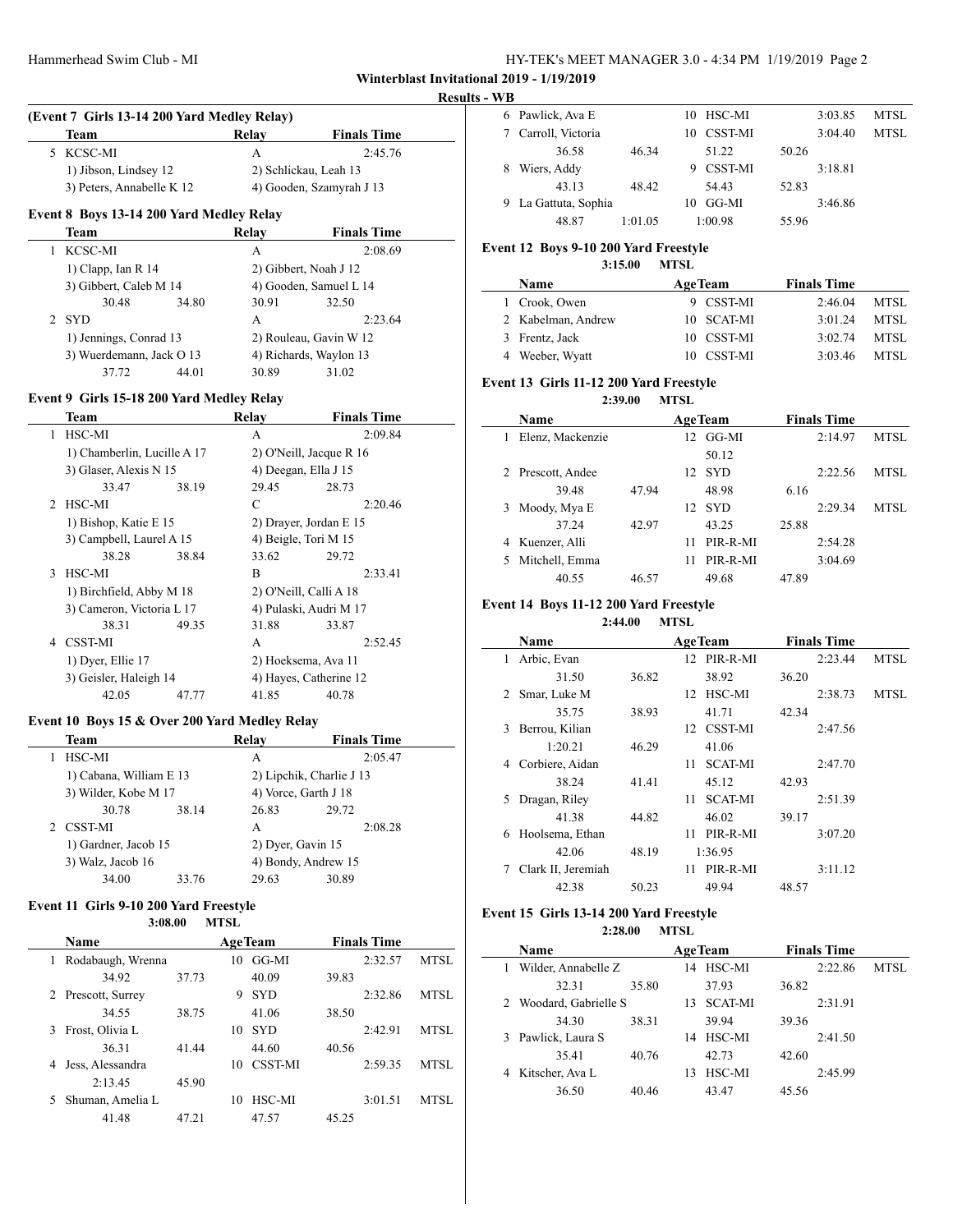| HY-TEK's MEET MANAGER 3.0 - 4:34 PM 1/19/2019 Page 3 |  |
|------------------------------------------------------|--|
|------------------------------------------------------|--|

# **Results - WB**

|          | Name                                    |         |                   | <b>AgeTeam</b>            |       | <b>Finals Time</b> |                                    |
|----------|-----------------------------------------|---------|-------------------|---------------------------|-------|--------------------|------------------------------------|
|          | 1 Wuerdemann, Jack O                    |         |                   | 13 SYD                    |       | 2:18.20            | MTSL                               |
|          | 30.69                                   | 35.79   |                   | 39.15                     | 32.57 |                    |                                    |
|          | 2 Jennings, Conrad                      |         |                   | 13 SYD                    |       | 2:34.91            |                                    |
|          | 32.89                                   | 39.35   |                   | 40.80                     | 41.87 |                    |                                    |
|          | 3 Aikens, Gavin                         |         |                   | 13 SCAT-MI                |       | 3:28.43            |                                    |
|          | 44.65                                   | 52.78   |                   | 55.38                     | 55.62 |                    |                                    |
|          | Event 17 Women 15-18 200 Yard Freestyle |         |                   |                           |       |                    |                                    |
|          |                                         | 2:25.00 | <b>15-18 MTSL</b> |                           |       |                    |                                    |
|          | Name                                    |         |                   | <b>Example 2</b> Age Team |       | <b>Finals Time</b> |                                    |
|          | 1 Beigle, Tori M                        |         |                   | 15 HSC-MI                 |       | 2:23.09            | <b>MTSL</b>                        |
|          | 2 Dyer, Ellie                           |         |                   | 17 CSST-MI                |       | 2:51.61            |                                    |
|          | Event 17 Men 15-18 200 Yard Freestyle   | 2:17.00 | <b>15-18 MTSL</b> |                           |       |                    |                                    |
|          | Name                                    |         |                   | <b>AgeTeam</b>            |       | <b>Finals Time</b> |                                    |
|          | 1 Gardner, Jacob                        |         |                   | 15 CSST-MI                |       | 2:15.96            | MTSL                               |
|          | 2 DeFeyter, Samuel                      |         |                   | 17 GG-MI                  |       | 2:21.44            |                                    |
|          |                                         |         |                   |                           |       |                    |                                    |
|          | Event 19 Girls 8 & Under 100 Yard IM    | 2:00.00 | <b>MTSL</b>       |                           |       |                    |                                    |
|          | Name                                    |         |                   | <b>AgeTeam</b>            |       | <b>Finals Time</b> |                                    |
|          | 1 Moody, Robin K                        |         |                   | 8 SYD                     |       | 1:44.16            | <b>MTSL</b>                        |
|          | 29.16                                   | 35.46   |                   | 36.93                     | 2.61  |                    |                                    |
|          | 2 Collazo, Savannah                     |         |                   | 8 GG-MI                   |       | 1:48.59            | <b>MTSL</b>                        |
|          | 32.39                                   | 35.90   |                   | 37.66                     | 2.64  |                    |                                    |
|          | 3 Dobrzelewski, Kenzie                  |         |                   | 6 GG-MI                   |       | 2:16.17            |                                    |
|          | 36.65                                   | 43.71   |                   | 55.81                     |       |                    |                                    |
|          | 4 Springborn, Thalia S                  |         |                   | 8 HSC-MI                  |       | 2:29.91            |                                    |
|          | 30.63                                   | 35.36   |                   | 38.03                     | 45.89 |                    |                                    |
|          |                                         |         |                   |                           |       |                    |                                    |
|          |                                         |         |                   |                           |       |                    |                                    |
|          | Event 20 Boys 8 & Under 100 Yard IM     | 2:00.00 | <b>MTSL</b>       |                           |       |                    |                                    |
|          | Name                                    |         |                   | <b>AgeTeam</b>            |       | <b>Finals Time</b> |                                    |
|          | 1 Robinson, Dylan                       |         |                   | 7 GG-MI                   |       | 2:05.63            |                                    |
|          | 1:01.09                                 | 1:04.54 |                   |                           |       |                    |                                    |
|          | 2 Marsh, Preston                        |         |                   | 8 GG-MI                   |       | 2:50.31            |                                    |
|          | 1:13.79                                 | 1:36.52 |                   |                           |       |                    |                                    |
|          | Event 21 Girls 9-10 100 Yard IM         |         |                   |                           |       |                    |                                    |
|          |                                         | 1:38.00 | <b>MTSL</b>       |                           |       |                    |                                    |
|          | <b>Name</b>                             |         |                   | <b>AgeTeam</b>            |       | <b>Finals Time</b> |                                    |
|          | Frost, Olivia L                         |         |                   | 10 SYD                    |       | 1:22.55            |                                    |
|          | Sargent, Lily                           |         |                   | $10$ GG-MI                |       | 1:22.55            |                                    |
|          | 3 Rindfusz, Eva M                       |         |                   | 9 HSC-MI                  |       | 1:30.97            |                                    |
|          | 4 Roberts, Ivy                          |         |                   | $10$ GG-MI                |       | 1:41.07            |                                    |
| *1<br>*1 | 5 Rivera, Danica J                      |         |                   | 9 SYD                     |       | 1:47.59            |                                    |
|          | 6 Grossi, Olive                         |         | 9                 | <b>CSST-MI</b>            |       | 1:59.66            |                                    |
| 7        | Strother, Hannah                        |         | 10                | GG-MI                     |       | 2:18.24            | <b>MTSL</b><br><b>MTSL</b><br>MTSL |
|          | 58.84                                   | 1:19.40 |                   |                           |       |                    |                                    |
| 8        | Jensen, Paige                           |         |                   | $10$ GG-MI                |       | 2:21.76            |                                    |
|          | 58.91                                   | 1:22.85 |                   |                           |       |                    |                                    |
|          | Choate, Kaylie A                        |         | 9                 | HSC-MI                    |       | DQ                 |                                    |
|          | 1:10.87                                 | 1:13.84 |                   |                           |       |                    |                                    |
|          | DeLeo, Jo<br>1:06.97                    | 1:03.99 |                   | 9 GG-MI                   |       | DQ                 |                                    |

| <b>Event 22 Boys 9-10 100 Yard IM</b> |                      |             |                |                    |             |
|---------------------------------------|----------------------|-------------|----------------|--------------------|-------------|
|                                       | 1:45.00              | <b>MTSL</b> |                |                    |             |
|                                       | <b>Name</b>          |             | <b>AgeTeam</b> | <b>Finals Time</b> |             |
|                                       | Frentz, Griffin      |             | 10 CSST-MI     | 1:38.64            | <b>MTSL</b> |
|                                       | 2 Kabelman, Andrew   |             | 10 SCAT-MI     | 1:39.46            | MTSI.       |
|                                       | 3 Moody, Fraser B    |             | 10 SYD         | 1:47.69            |             |
|                                       | 4 Fruk, Bennett      |             | <b>CSST-MI</b> | 1:52.04            |             |
|                                       | 5 Richards, Alston S | 10          | <b>SYD</b>     | 1:52.75            |             |

## **Event 23 Girls 11-12 100 Yard IM**

|      | 1:22.00               | <b>MTSL</b> |                |                    |             |
|------|-----------------------|-------------|----------------|--------------------|-------------|
|      | Name                  |             | <b>AgeTeam</b> | <b>Finals Time</b> |             |
| 1    | Dobrzelewski, Rowan J | 12          | GG-MI          | 1:09.57            | <b>MTSL</b> |
| 2    | Prescott, Andee       | 12          | <b>SYD</b>     | 1:12.56            | MTSL        |
| 3    | Swiger, Marley M      | 12          | HSC-MI         | 1:20.34            | <b>MTSL</b> |
| 4    | Riley, Nora K         | 11          | HSC-MI         | 1:27.47            |             |
| 5    | Gunderson, Danika     | 12          | GG-MI          | 1:28.25            |             |
| 6    | Kuenzer, Alli         | 11          | PIR-R-MI       | 1:28.72            |             |
| $*7$ | Collazo, Madison      | 11          | GG-MI          | 1:31.68            |             |
| $*7$ | Hoeksema, Ava         | 11          | CSST-MI        | 1:31.68            |             |
| 9    | Mitchell, Emma        | 11          | PIR-R-MI       | 1:39.75            |             |
| 10   | Ames, Skylee          | 11          | GG-MI          | 1:42.68            |             |
| 11   | Springborn, Sakura S  | 11          | HSC-MI         | 1:43.85            |             |
| 12   | Kachur, Abigail       | 11          | <b>SCAT-MI</b> | 1:45.07            |             |
| 13   | Hayes, Catherine      | 12          | CSST-MI        | 1:48.94            |             |
| 14   | Kachur, Eleanore      | 12          | <b>SCAT-MI</b> | 2:05.72            |             |

# **Event 24 Boys 11-12 100 Yard IM**

|    | 1:25.00             | <b>MTSL</b>    |                    |             |
|----|---------------------|----------------|--------------------|-------------|
|    | Name                | <b>AgeTeam</b> | <b>Finals Time</b> |             |
|    | Gibbert, Noah J     | 12 KCSC-MI     | 1:15.43            | MTSL        |
|    | 2 Arbic, Evan       | 12 PIR-R-MI    | 1:19.56            | <b>MTSL</b> |
| 3  | Smar, Luke M        | 12 HSC-MI      | 1:25.56            |             |
|    | 4 Lipchik, Johnny S | 12 HSC-MI      | 1:28.50            |             |
| 5. | Rivera, Duncan J    | 12 SYD         | 1:33.56            |             |
| 6  | MacKenzie, Gordon   | 12 CSST-MI     | 1:36.62            |             |
|    | Signorello, Dominic | GG-MI          | 1:46.56            |             |

#### **Event 25 Girls 13-14 200 Yard IM**

**2:44.00 MTSL**

|   | Name                   |    | <b>AgeTeam</b> | <b>Finals Time</b> |             |
|---|------------------------|----|----------------|--------------------|-------------|
|   | Glaser, Alyssa C       | 13 | HSC-MI         | 2:33.24            | MTSL        |
|   | 2 Gallagher, Cassandra |    | 13 SCAT-MI     | 2:34.06            | <b>MTSL</b> |
|   | 3 Novak, Megan M       | 14 | HSC-MI         | 2:42.12            | <b>MTSL</b> |
| 4 | Baker, Josie A         | 13 | HSC-MI         | 2:45.19            |             |
|   | 5 Swiger, Kylie A      | 14 | HSC-MI         | 2:46.90            |             |
| 6 | Frost, Kaylie J        | 13 | – SYD          | 2:50.25            |             |
|   | Schlickau, Leah        |    | KCSC-MI        | 3:34.63            |             |

#### **Event 26 Boys 13-14 200 Yard IM**

**2:40.00 MTSL**

| Name           |       | <b>AgeTeam</b> | <b>Finals Time</b> |       |
|----------------|-------|----------------|--------------------|-------|
| 1 Clapp, Ian R |       | 14 KCSC-MI     | 2:25.65            | MTSL. |
| 30.26          | 36.19 | 45.53          | 33.67              |       |
| 2 Cozort, Lane |       | 13 PIR-R-MI    | 3:21.31            |       |
| 40.58          | 51.91 | 1:06.44        | 42.38              |       |
|                |       |                |                    |       |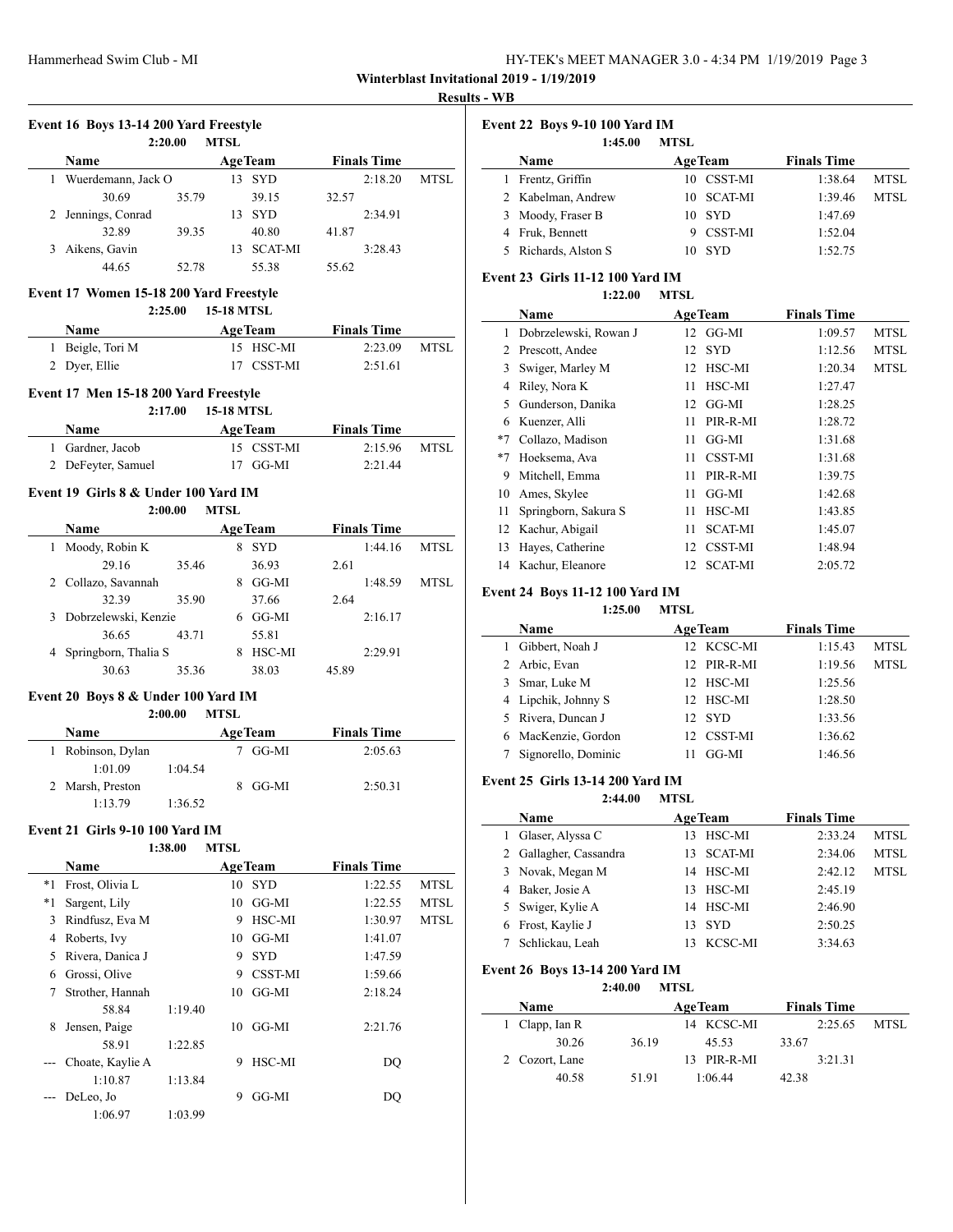| HY-TEK's MEET MANAGER 3.0 - 4:34 PM 1/19/2019 Page 4 |  |  |  |
|------------------------------------------------------|--|--|--|
|------------------------------------------------------|--|--|--|

#### **Results - WB**

 $\overline{a}$ 

| <b>Event 27 Girls 15-18 200 Yard IM</b> |                         |                |                    |             |  |  |  |
|-----------------------------------------|-------------------------|----------------|--------------------|-------------|--|--|--|
|                                         | 2:48.00                 | <b>MTSL</b>    |                    |             |  |  |  |
|                                         | <b>Name</b>             | <b>AgeTeam</b> | <b>Finals Time</b> |             |  |  |  |
|                                         | Glaser, Alexis N        | 15 HSC-MI      | 2:28.26            | <b>MTSL</b> |  |  |  |
|                                         | 2 Deegan, Ella J        | 15 HSC-MI      | 2:41.66            | <b>MTSL</b> |  |  |  |
|                                         | 3 Chamberlin, Lucille A | 17 HSC-MI      | 2:43.32            | <b>MTSL</b> |  |  |  |
|                                         | 4 Campbell, Laurel A    | 15 HSC-MI      | 2:56.01            |             |  |  |  |
|                                         | Bishop, Katie E         | HSC-MI         | 3:00.75            |             |  |  |  |

#### **Event 28 Boys 15 & Over 200 Yard IM**

**2:42.00 MTSL**

| <b>Name</b>      |         | <b>AgeTeam</b> | <b>Finals Time</b> |      |
|------------------|---------|----------------|--------------------|------|
| Dyer, Gavin      |         | 15 CSST-MI     | 2:36.87            | MTSL |
| 34.02            | 40.96   | 44.68          | 37.21              |      |
| 2 Vorce, Garth J |         | HSC-MI<br>18.  | 3:00.66            |      |
| 34.06            | 46.84   | 53.88          | 45.88              |      |
| Suter, Joseph E  |         | 25 HSC-MI      | 3:59.12            |      |
| 56.45            | 1:05.62 | 1:04.69        | 52.36              |      |

#### **Event 29 Girls 8 & Under 25 Yard Freestyle**

|    | 21.50                  | <b>MTSL</b> |                |                    |             |
|----|------------------------|-------------|----------------|--------------------|-------------|
|    | Name                   |             | <b>AgeTeam</b> | <b>Finals Time</b> |             |
| 1  | Wiers, Mimi            | 8           | <b>CSST-MI</b> | 18.53              | <b>MTSL</b> |
| 2  | Boike, Olivia L        | 8           | HSC-MI         | 19.16              | <b>MTSL</b> |
| 3  | Lamarche, Lillian E    | 8           | HSC-MI         | 19.31              | <b>MTSL</b> |
| 4  | Riley, Maeve E         | 7           | <b>HSC-MI</b>  | 19.62              | <b>MTSL</b> |
| 5  | Wedge, Lila A          | 8           | HSC-MI         | 20.06              | <b>MTSL</b> |
| 6  | Denholm, Brianna       | 7           | CSST-MI        | 20.25              | <b>MTSL</b> |
| 7  | Weeber, Maple          | 7           | CSST-MI        | 20.72              | <b>MTSL</b> |
| 8  | Richards, Rhen K       | 8           | <b>SYD</b>     | 20.94              | <b>MTSL</b> |
| 9  | Squire, Adeline        | 8           | $GG-MI$        | 21.85              |             |
| 10 | Deuel, Violet          | 8           | GG-MI          | 22.19              |             |
| 11 | Lawlor, Ashlynn        | 8           | PIR-R-MI       | 22.28              |             |
| 12 | Ford, Parker M         | 7           | HSC-MI         | 22.91              |             |
| 13 | Kachur, Lorelai        | 8           | <b>SCAT-MI</b> | 23.19              |             |
| 14 | Berrou, Solenn         | 8           | CSST-MI        | 23.84              |             |
| 15 | Hartmann, Sophie L     | 7           | HSC-MI         | 24.04              |             |
| 16 | Zaleski, Brooklyn      | 8           | GG-MI          | 24.53              |             |
| 17 | Claridge, Ivy S        | 8           | HSC-MI         | 25.00              |             |
| 18 | Fruk, Elizabeth        | 7           | <b>CSST-MI</b> | 25.44              |             |
| 19 | Brantley, Brooklyn     | 7           | CSST-MI        | 25.94              |             |
| 20 | Tessmer, Mallory       | 8           | PIR-R-MI       | 26.18              |             |
| 21 | Price-Thatcher, Taya M | 8           | HSC-MI         | 26.28              |             |
| 22 | Squire, Sophia         | 7           | GG-MI          | 26.96              |             |
| 23 | Crook, Caroline        | 6           | CSST-MI        | 29.53              |             |
| 24 | Holloway, Leah         | 6           | GG-MI          | 31.06              |             |
| 25 | McDonough, Riley M     | 6           | <b>SYD</b>     | 36.66              |             |
| 26 | Piippo, Emery          | 6           | PIR-R-MI       | 46.88              |             |

## **Event 30 Boys 8 & Under 25 Yard Freestyle**

| 21.50            | <b>MTSL</b> |                |                    |             |
|------------------|-------------|----------------|--------------------|-------------|
| <b>Name</b>      |             | <b>AgeTeam</b> | <b>Finals Time</b> |             |
| Willis, Ledger   | 8           | GG-MI          | 16.78              | <b>MTSL</b> |
| 2 Riggs, Jude S  |             | HSC-MI         | 20.06              | <b>MTSL</b> |
| Choi, John       |             | <b>SCAT-MI</b> | 20.38              | <b>MTSL</b> |
| Clark, Caile     |             | PIR-R-MI       | 21.15              | <b>MTSL</b> |
| Gibbert, Micah D |             | KCSC-MI        | 21.40              | <b>MTSL</b> |
| Ames, Gunner     | 8           | GG-MI          | 25.50              |             |

|    | 7 Rice, Joel                | 8. | PIR-R-MI   | 25.93 |
|----|-----------------------------|----|------------|-------|
|    | 8 Naturkas, Kai M           | 8  | HSC-MI     | 27.15 |
|    | 9 Ness, Benjamin E          |    | HSC-MI     | 27.65 |
| 10 | Jess, Julius                |    | 6 CSST-MI  | 27.93 |
|    | 11 Arbic, Elias             |    | 7 PIR-R-MI | 29.91 |
|    | 12 Price-Thatcher, Parker W |    | 6 HSC-MI   | 32.25 |
|    | Schlickau, Luke             |    | KCSC-MI    | 40.79 |

#### **Event 31 Girls 9-10 50 Yard Freestyle**

**36.00 MTSL**

|    | Name                  |    | <b>AgeTeam</b> | <b>Finals Time</b> |             |
|----|-----------------------|----|----------------|--------------------|-------------|
| 1  | Rodabaugh, Wrenna     | 10 | GG-MI          | 34.38              | <b>MTSL</b> |
| 2  | Carroll, Victoria     | 10 | <b>CSST-MI</b> | 36.08              |             |
| 3  | Pawlick, Ava E        | 10 | HSC-MI         | 38.35              |             |
| 4  | Dobrzelewski, Regan A | 9  | GG-MI          | 38.48              |             |
| 5  | Wiers, Addy           | 9  | CSST-MI        | 38.61              |             |
| 6  | Choi, Gloria          | 9  | <b>SCAT-MI</b> | 39.46              |             |
| 7  | Holloway, Hayden      | 9  | GG-MI          | 39.68              |             |
| 8  | Ness, Samantha J      | 10 | HSC-MI         | 40.58              |             |
| 9  | Hoffman, Avery G      | 10 | HSC-MI         | 40.72              |             |
| 10 | LaPonsie, Nicole      | 10 | PIR-R-MI       | 41.11              |             |
| 11 | Hallman, Olivia R     | 10 | HSC-MI         | 45.35              |             |
| 12 | Hayes, Sloane         | 10 | CSST-MI        | 46.21              |             |
| 13 | Bott, Whitney S       | 9  | HSC-MI         | 46.40              |             |
| 14 | Case, Savannah        | 10 | $GG-MI$        | 46.70              |             |
| 15 | Strother, Hannah      | 10 | GG-MI          | 46.71              |             |
| 16 | Templeton, Elizalynn  | 9  | PIR-R-MI       | 49.88              |             |
| 17 | Mattack, Carly        | 10 | CSST-MI        | 50.73              |             |
| 18 | Corteville, Ashlynn G | 9  | HSC-MI         | 51.54              |             |
| 19 | Waterman, Bella       | 9  | CSST-MI        | 52.65              |             |
| 20 | Brainerd, Keeler H    | 9  | HSC-MI         | 53.47              |             |
| 21 | Hoolsema, Jenelle     | 9  | PIR-R-MI       | 53.70              |             |
| 22 | Aikens, Cierra        | 10 | <b>SCAT-MI</b> | 54.47              |             |
| 23 | Choate, Kaylie A      | 9  | HSC-MI         | 55.15              |             |
| 24 | LaFaver, Lillian      | 10 | PIR-R-MI       | 56.40              |             |
| 25 | Maldonado, Ari N      | 9  | HSC-MI         | 1:03.59            |             |
| 26 | Burris, Brielle T     | 10 | HSC-MI         | 1:07.76            |             |
| 27 | Gardner, Nicole       | 10 | <b>CSST-MI</b> | 1:15.89            |             |

## **Event 32 Boys 9-10 50 Yard Freestyle**

**39.00 MTSL Name Age Team Finals Time**  Crook, Owen 9 CSST-MI 35.30 MTSL Frentz, Jack 10 CSST-MI 37.47 MTSL Frentz, Griffin 10 CSST-MI 39.59 Brey, Carson 10 CSST-MI 40.69 Schultz, Benjamin 10 CSST-MI 40.84 Clark, Ethan 9 PIR-R-MI 41.35 7 Mitchell, Bryce 9 PIR-R-MI 41.96 Tully, Tristan 10 PIR-R-MI 42.70 Burris, Henry D 10 HSC-MI 44.45 10 Wedge, Robbie S 10 HSC-MI 46.92

## **Event 33 Girls 11-12 50 Yard Freestyle**

**31.50 MTSL**

 Neal, Cullen 10 CSST-MI 47.96 12 Tessmer, Braxton 9 PIR-R-MI 49.61

| <b>Name</b>        | <b>AgeTeam</b> | <b>Finals Time</b> |            |
|--------------------|----------------|--------------------|------------|
| 1 Elenz, Mackenzie | 12 GG-MI       |                    | 26.99 MTSL |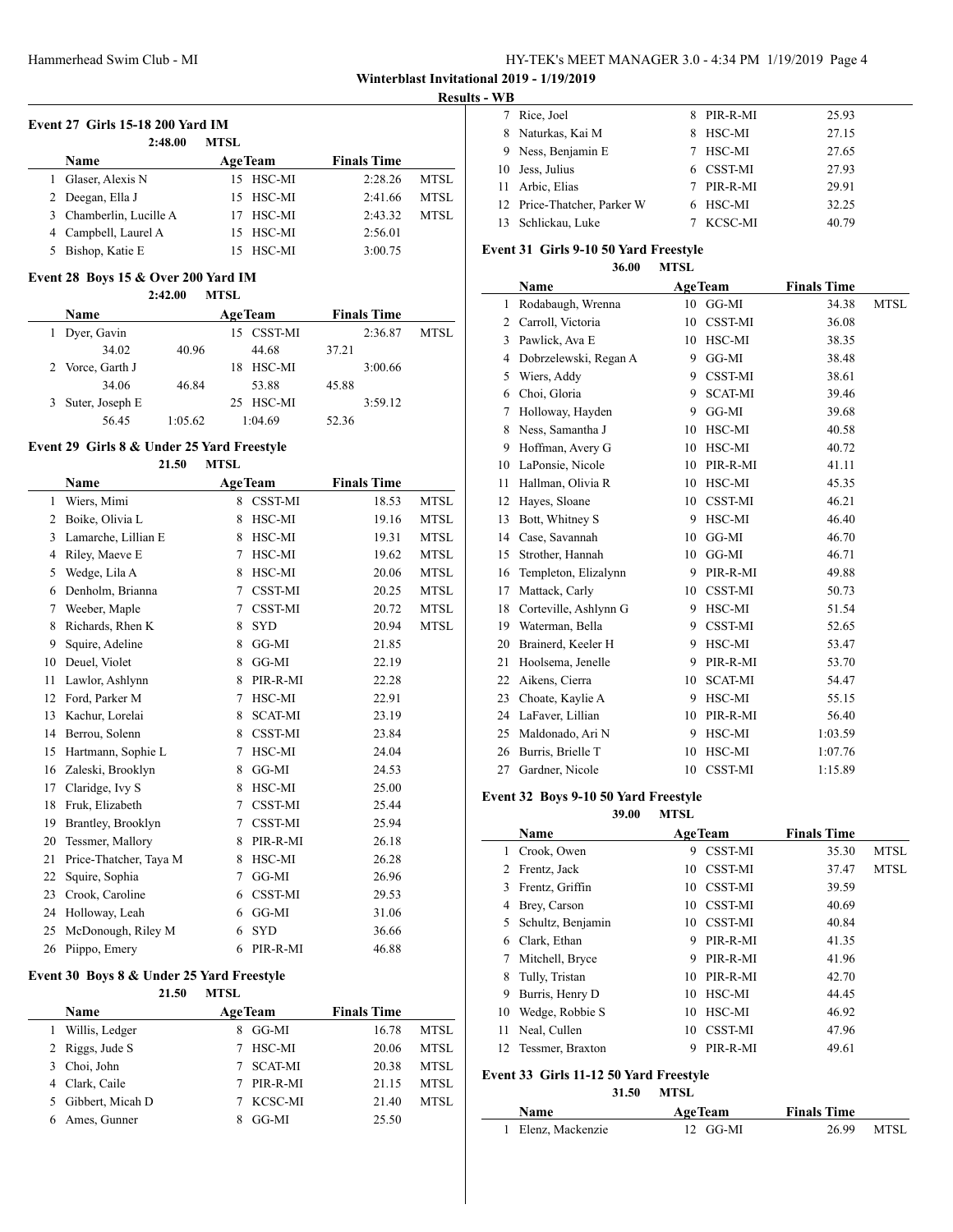## HY-TEK's MEET MANAGER 3.0 - 4:34 PM 1/19/2019 Page 5

**Winterblast Invitational 2019 - 1/19/2019**

#### **Results - WB**

| (Event 33 Girls 11-12 50 Yard Freestyle) |                       |    |                |                    |  |  |
|------------------------------------------|-----------------------|----|----------------|--------------------|--|--|
|                                          | Name                  |    | <b>AgeTeam</b> | <b>Finals Time</b> |  |  |
| 2                                        | Peters, Annabelle K   |    | 12 KCSC-MI     | 32.04              |  |  |
| 3                                        | Riley, Nora K         | 11 | HSC-MI         | 32.08              |  |  |
| 4                                        | Sullivan, Teyah       | 12 | <b>SYD</b>     | 32.74              |  |  |
| 5                                        | Ewing, Grace F        | 12 | HSC-MI         | 33.51              |  |  |
| 6                                        | Miller, Kahliya       | 12 | GG-MI          | 33.86              |  |  |
| 7                                        | Deitz, AJ J           | 12 | HSC-MI         | 34.31              |  |  |
| 8                                        | Gunderson, Danika     | 12 | $GG-MI$        | 34.53              |  |  |
| 9                                        | Kuenzer, Alli         | 11 | PIR-R-MI       | 34.63              |  |  |
| 10                                       | Summers, Sofia E      | 12 | HSC-MI         | 35.60              |  |  |
| 11                                       | Schmitigal, Jill      | 12 | PIR-R-MI       | 36.26              |  |  |
| 12                                       | Jibson, Lindsey       | 12 | KCSC-MI        | 37.77              |  |  |
| 13                                       | Ames, Skylee          | 11 | $GG-MI$        | 38.56              |  |  |
| 14                                       | Campeau, Bria         | 11 | GG-MI          | 39.35              |  |  |
| 15                                       | Hayes, Catherine      | 12 | CSST-MI        | 39.79              |  |  |
| 16                                       | Corteville, Alethea T | 11 | HSC-MI         | 40.89              |  |  |
| 17                                       | Anderson, Katherine   | 12 | <b>SCAT-MI</b> | 41.06              |  |  |
| 18                                       | Springborn, Sakura S  | 11 | HSC-MI         | 41.74              |  |  |
| 19                                       | Ellison, Destiny      | 12 | PIR-R-MI       | 42.25              |  |  |
| 20                                       | Gardner, Kalli        | 12 | CSST-MI        | 42.42              |  |  |
| 21                                       | Kachur, Eleanore      | 12 | <b>SCAT-MI</b> | 49.33              |  |  |
| 22                                       | Richards, Hope        | 11 | <b>SYD</b>     | 1:08.74            |  |  |
|                                          |                       |    |                |                    |  |  |

#### **Event 34 Boys 11-12 50 Yard Freestyle 33.50 MTSL**

|    | Name               |    | <b>AgeTeam</b> | <b>Finals Time</b> |             |
|----|--------------------|----|----------------|--------------------|-------------|
| 1  | Arbic, Evan        | 12 | PIR-R-MI       | 28.88              | <b>MTSL</b> |
| 2  | Lipchik, Adam W    | 12 | HSC-MI         | 33.48              | <b>MTSL</b> |
| 3  | Berrou, Kilian     | 12 | CSST-MI        | 33.75              |             |
| 4  | Lipchik, Johnny S  | 12 | HSC-MI         | 34.08              |             |
| 5  | Corbiere, Aidan    | 11 | <b>SCAT-MI</b> | 35.10              |             |
| 6  | Rouleau, Gavin W   | 12 | <b>SYD</b>     | 35.75              |             |
| 7  | Dragan, Riley      | 11 | <b>SCAT-MI</b> | 36.29              |             |
| 8  | McDowell, Keith    | 11 | PIR-R-MI       | 36.92              |             |
| 9  | Spacek, Liam D     | 12 | <b>SYD</b>     | 36.96              |             |
| 10 | Franseth, Cosmo    | 12 | HSC-MI         | 37.39              |             |
| 11 | Li, Brian          | 11 | <b>SCAT-MI</b> | 37.75              |             |
| 12 | Clark II, Jeremiah | 11 | PIR-R-MI       | 37.93              |             |
| 13 | Rivera, Duncan J   | 12 | <b>SYD</b>     | 38.28              |             |
| 14 | Franseth, Ezra M   | 12 | HSC-MI         | 39.38              |             |
| 15 | Rice, Owen         | 12 | PIR-R-MI       | 41.76              |             |
| 16 | Blair, Kaden       | 12 | <b>SCAT-MI</b> | 42.77              |             |
| 17 | Hanes, Cody        | 12 | GG-MI          | 42.91              |             |
| 18 | Anderson, Jayce    | 11 | PIR-R-MI       | 52.82              |             |
| 19 | Marsh, Chandler    | 11 | GG-MI          | 59.48              |             |
| 20 | Templeton, Seth    | 11 | PIR-R-MI       | 1:00.10            |             |

#### **Event 35 Girls 13-14 50 Yard Freestyle**

| 30.00                | <b>MTSL</b> |                |                    |             |
|----------------------|-------------|----------------|--------------------|-------------|
| <b>Name</b>          |             | <b>AgeTeam</b> | <b>Finals Time</b> |             |
| Gallagher, Cassandra | 13          | <b>SCAT-MI</b> | 28.74              | <b>MTSL</b> |
| Dunn, Isabel M       | 13          | HSC-MI         | 28.88              | <b>MTSL</b> |
| Hella, Kylie         | 13          | GG-MI          | 29.12              | <b>MTSL</b> |
| 4 Allard, Veronica M | 13          | <b>SYD</b>     | 29.57              | <b>MTSL</b> |
| 5 Frost, Kaylie J    | 13          | <b>SYD</b>     | 30.72              |             |
| Crimin, Jayden       |             | 14 PIR-R-MI    | 32.47              |             |
| Woodard, Gabrielle S |             | <b>SCAT-MI</b> | 32.65              |             |

| 8 Geisler, Haleigh    | 14 CSST-MI | 33.51 |
|-----------------------|------------|-------|
| 9 Swanson, Grace      | 13 SCAT-MI | 34.20 |
| 10 Schlickau, Leah    | 13 KCSC-MI | 36.89 |
| 11 Gooden, Szamyrah J | 13 KCSC-MI | 39.05 |
| 12 Wilson, Ciara      | 13 GG-MI   | 39.07 |
| 13 Topp, Emma         | 13 GG-MI   | 44.06 |

# **Event 36 Boys 13-14 50 Yard Freestyle**

| 29.00 | MTSL |
|-------|------|
|       |      |

|    | Name                 |    | <b>AgeTeam</b> | <b>Finals Time</b> |             |
|----|----------------------|----|----------------|--------------------|-------------|
|    | Cabana, William E    | 13 | HSC-MI         | 26.79              | MTSL        |
| 2  | Gibbert, Caleb M     | 14 | KCSC-MI        | 27.04              | <b>MTSL</b> |
| 3  | Gooden, Samuel L     |    | 14 KCSC-MI     | 30.43              |             |
| 4  | Ames, Logan          | 13 | GG-MI          | 31.16              |             |
|    | 5 Breithaupt, Alex J | 13 | HSC-MI         | 31.22              |             |
| 6  | Marsh, Cole          | 13 | GG-MI          | 31.34              |             |
|    | Richards, Waylon     | 13 | <b>SYD</b>     | 31.50              |             |
| 8  | Kronemeyer, Carson   | 13 | <b>SCAT-MI</b> | 31.57              |             |
| 9  | Lipchik, Charlie J   | 13 | HSC-MI         | 32.86              |             |
| 10 | Cozort, Lane         | 13 | PIR-R-MI       | 33.36              |             |
| 11 | Aikens, Gavin        | 13 | <b>SCAT-MI</b> | 44.00              |             |

#### **Event 37 Girls 15-18 50 Yard Freestyle**

|       | 30.00               | <b>MTSL</b> |                |                    |             |
|-------|---------------------|-------------|----------------|--------------------|-------------|
|       | Name                |             | <b>AgeTeam</b> | <b>Finals Time</b> |             |
| 1     | Cameron, Victoria L | 17          | HSC-MI         | 28.66              | <b>MTSL</b> |
| 2     | Reynolds, Rebecca   | 15          | GG-MI          | 29.60              | <b>MTSL</b> |
| 3     | James, Maizy        |             | $16$ GG-MI     | 30.28              |             |
| 4     | Beigle, Tori M      | 15          | HSC-MI         | 30.34              |             |
| 5     | Drayer, Jordan E    | 15          | HSC-MI         | 30.66              |             |
| 6     | Elenz, Caitlyn      | 17          | GG-MI          | 31.93              |             |
| 7     | O'Neill, Jacque R   | 16          | HSC-MI         | 32.13              |             |
| 8     | Topp, Grace         | 16          | GG-MI          | 32.50              |             |
| 9     | Birchfield, Abby M  | 18          | HSC-MI         | 32.90              |             |
| $*10$ | Schlickau, Madeline | 15          | KCSC-MI        | 33.28              |             |
| $*10$ | Dyer, Ellie         | 17          | CSST-MI        | 33.28              |             |
| 12    | Selewski, Kennedy A | 16          | HSC-MI         | 33.30              |             |
| 13    | Pulaski, Audri M    | 17          | HSC-MI         | 33.77              |             |
| 14    | O'Neill, Calli A    | 18          | HSC-MI         | 35.35              |             |

#### **Event 38 Boys 15 & Over 50 Yard Freestyle**

 $\overline{\phantom{0}}$ 

**27.00 MTSL**

|      | Name                  | <b>AgeTeam</b> | <b>Finals Time</b> |             |
|------|-----------------------|----------------|--------------------|-------------|
|      | Pecoraro, Gabriele    | $G$ -MI<br>17  | 21.64              | MTSL        |
| 2    | Bennett, Ryne         | GG-MI<br>16    | 25.00              | <b>MTSL</b> |
| 3    | Wilder, Kobe M        | HSC-MI<br>17   | 25.37              | <b>MTSL</b> |
|      | *4 Mansfield, Devon M | KCSC-MI<br>17  | 26.88              | <b>MTSL</b> |
| $*4$ | Walz, Jacob           | 16 CSST-MI     | 26.88              | <b>MTSL</b> |
| 6    | Gardner, Jacob        | 15 CSST-MI     | 27.07              |             |
|      | Dyer, Gavin           | 15 CSST-MI     | 27.67              |             |
|      | Gutt, Hunter E        | HSC-MI<br>17   | 29.65              |             |
|      | Bondy, Andrew         | CSST-MI<br>15  | 32.44              |             |

#### **Event 39 Girls 8 & Under 25 Yard Butterfly**

| 25.50               | <b>MTSL</b>    |                    |             |
|---------------------|----------------|--------------------|-------------|
| <b>Name</b>         | <b>AgeTeam</b> | <b>Finals Time</b> |             |
| 1 Moody, Robin K    | 8 SYD          | 20.88              | MTSL        |
| 2 Riley, Maeve E    | 7 HSC-MI       | 23.19              | MTSL        |
| 3 Collazo, Savannah | GG-MI          | 24 94              | <b>MTSL</b> |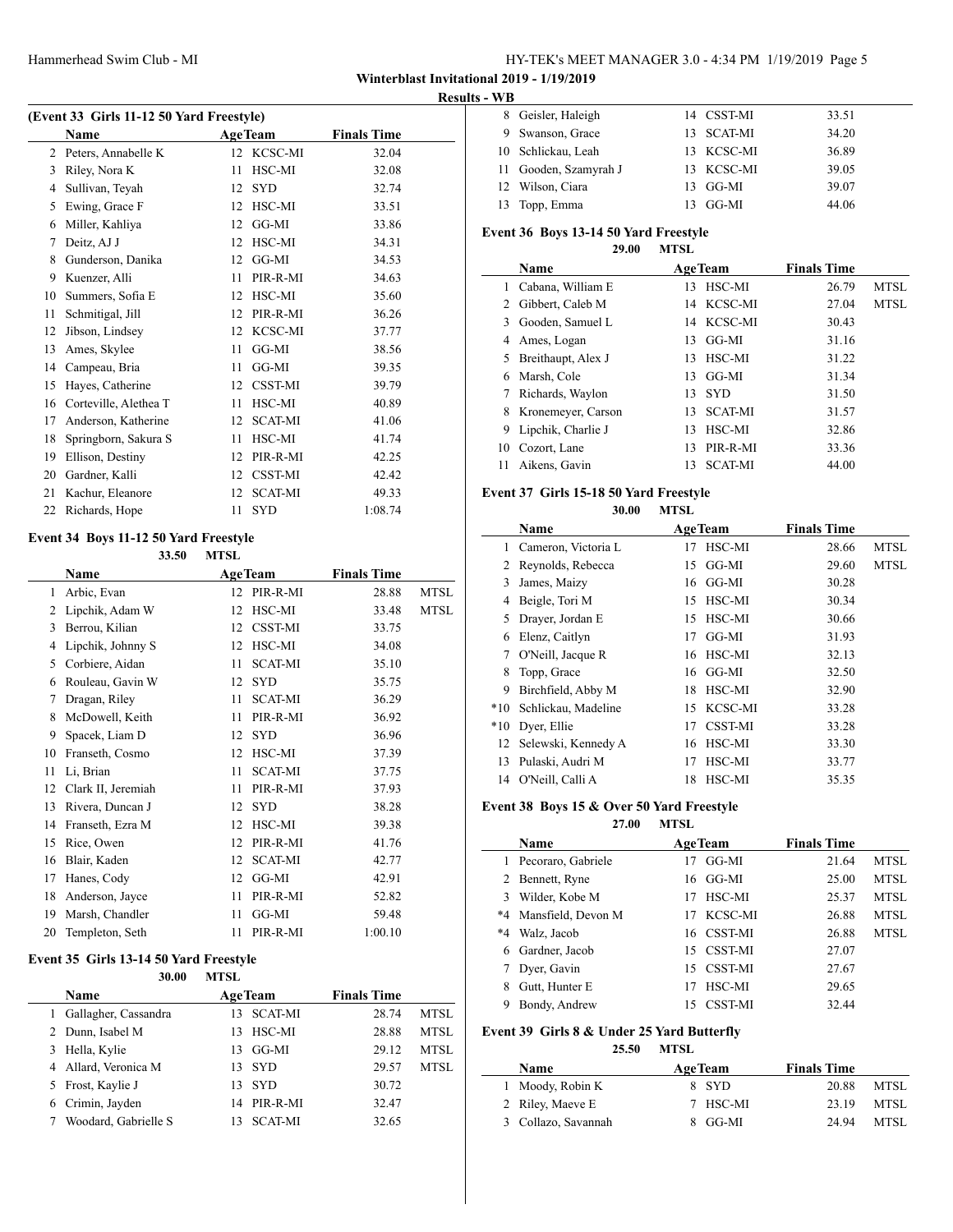| HY-TEK's MEET MANAGER 3.0 - 4:34 PM 1/19/2019 Page 6 |  |  |  |  |  |  |
|------------------------------------------------------|--|--|--|--|--|--|
|------------------------------------------------------|--|--|--|--|--|--|

## **Results - WB**

|    |                                              |                |                |                    | res         |  |  |  |
|----|----------------------------------------------|----------------|----------------|--------------------|-------------|--|--|--|
|    | (Event 39 Girls 8 & Under 25 Yard Butterfly) |                |                |                    |             |  |  |  |
|    | <b>Name</b>                                  | <b>AgeTeam</b> |                | <b>Finals Time</b> |             |  |  |  |
|    | 4 Rodabaugh, Mikayla                         | 8              | GG-MI          | 25.44              | <b>MTSL</b> |  |  |  |
| 5  | Hartmann, Sophie L                           |                | HSC-MI         | 25.87              |             |  |  |  |
| 6  | Boike, Olivia L                              | 8              | HSC-MI         | 26.78              |             |  |  |  |
| 7  | Lawlor, Ashlynn                              | 8              | PIR-R-MI       | 30.25              |             |  |  |  |
| 8  | Squire, Adeline                              | 8              | GG-MI          | 30.47              |             |  |  |  |
| 9  | Weeber, Maple                                | 7              | <b>CSST-MI</b> | 33.44              |             |  |  |  |
| 10 | Springborn, Thalia S                         | 8              | HSC-MI         | 35.40              |             |  |  |  |
| 11 | Berrou, Solenn                               | 8              | <b>CSST-MI</b> | 35.59              |             |  |  |  |
| 12 | Price-Thatcher, Taya M                       | 8              | HSC-MI         | 39.87              |             |  |  |  |
| 13 | Crook, Caroline                              | 6              | <b>CSST-MI</b> | 44.87              |             |  |  |  |
|    |                                              |                |                |                    |             |  |  |  |

## **Event 40 Boys 8 & Under 25 Yard Butterfly**

| 26.50             | <b>MTSL</b> |          |                    |      |
|-------------------|-------------|----------|--------------------|------|
| <b>Name</b>       |             |          | <b>Finals Time</b> |      |
| Willis, Ledger    |             | GG-MI    | 22.56              | MTSL |
| 2 Clark, Caile    |             | PIR-R-MI | 28.26              |      |
| 3 Riggs, Jude S   | 7           | HSC-MI   | 29.16              |      |
| 4 Robinson, Dylan |             | GG-MI    | 30.40              |      |
| 5 Groters, Landon |             | GG-MI    | 33.25              |      |
| Rice, Joel        |             | PIR-R-MI | 34.75              |      |
|                   |             |          | <b>AgeTeam</b>     |      |

#### **Event 41 Girls 9-10 50 Yard Butterfly**

#### **46.00 MTSL**

|    | Name                  |    | <b>AgeTeam</b> | <b>Finals Time</b> |             |
|----|-----------------------|----|----------------|--------------------|-------------|
| 1  | Sargent, Lily         | 10 | GG-MI          | 35.40              | <b>MTSL</b> |
| 2  | Prescott, Surrey      | 9  | <b>SYD</b>     | 36.07              | <b>MTSL</b> |
| 3  | Holloway, Hayden      | 9  | GG-MI          | 45.39              | <b>MTSL</b> |
| 4  | Dobrzelewski, Regan A | 9  | GG-MI          | 45.43              | <b>MTSL</b> |
| 5  | Ness, Samantha J      | 10 | HSC-MI         | 45.59              | <b>MTSL</b> |
| 6  | Jess, Alessandra      | 10 | CSST-MI        | 47.91              |             |
| 7  | Carroll, Victoria     | 10 | <b>CSST-MI</b> | 47.93              |             |
| 8  | Hoffman, Avery G      | 10 | HSC-MI         | 55.69              |             |
| 9  | Corteville, Ashlynn G | 9  | HSC-MI         | 1:03.30            |             |
| 10 | LaPonsie, Nicole      | 10 | PIR-R-MI       | 1:04.56            |             |
| 11 | Case, Savannah        | 10 | GG-MI          | 1:07.72            |             |
| 12 | Summers, 04212008 A   | 10 | HSC-MI         | 1:09.15            |             |
| 13 | Maldonado, Ari N      | 9  | HSC-MI         | 1:10.85            |             |
| 14 | Brainerd, Keeler H    | 9  | HSC-MI         | 1:12.45            |             |
| 15 | LaFaver, Lillian      | 10 | PIR-R-MI       | 1:38.01            |             |

#### **Event 42 Boys 9-10 50 Yard Butterfly**

#### **50.50 MTSL**

|   | <b>Name</b>        |    | <b>AgeTeam</b> | <b>Finals Time</b> |             |
|---|--------------------|----|----------------|--------------------|-------------|
| 1 | Frentz, Jack       |    | 10 CSST-MI     | 44.12              | <b>MTSL</b> |
|   | 2 Kabelman, Andrew |    | 10 SCAT-MI     | 47.44              | <b>MTSL</b> |
|   | 3 Weeber, Wyatt    | 10 | CSST-MI        | 50.21              | <b>MTSL</b> |
|   | 4 Burris, Henry D  |    | 10 HSC-MI      | 59.70              |             |
|   | 5 Tessmer, Braxton |    | PIR-R-MI       | 1:04.46            |             |
|   | 6 Mitchell, Bryce  |    | PIR-R-MI       | 1:06.64            |             |

#### **Event 43 Girls 11-12 50 Yard Butterfly**

#### **36.00 MTSL**

| <b>Name</b>           | <b>AgeTeam</b> | <b>Finals Time</b> |      |
|-----------------------|----------------|--------------------|------|
| 1 Moody, Mya E        | 12 SYD         | 32.34              | MTSL |
| 2 Ewing, Grace F      | 12 HSC-MI      | 36.51              |      |
| 3 Jones, Eloise A     | 11 HSC-MI      | 38.22              |      |
| 4 Peters, Annabelle K | 12 KCSC-MI     | 41.62              |      |

| 5 Collazo, Madison      | 11 GG-MI   | 42.69 |  |
|-------------------------|------------|-------|--|
| 6 Corteville, Alethea T | 11 HSC-MI  | 48.61 |  |
| 7 Jenkins, Madison      | 11 GG-MI   | 54.54 |  |
| 8 Anderson, Katherine   | 12 SCAT-MI | 54 74 |  |

#### **Event 44 Boys 11-12 50 Yard Butterfly**

# **41.00 MTSL**

|   | Name                   |     | <b>AgeTeam</b> | <b>Finals Time</b> |  |
|---|------------------------|-----|----------------|--------------------|--|
| L | Smar, Luke M           |     | 12 HSC-MI      | 42.06              |  |
|   | 2 Rivera, Duncan J     |     | 12 SYD         | 42.89              |  |
|   | 3 Li, Brian            | 11. | SCAT-MI        | 43.77              |  |
|   | 4 MacKenzie, Gordon    |     | 12 CSST-MI     | 44.14              |  |
|   | 5 Bommarito, Braylin C |     | 12 HSC-MI      | 49.23              |  |
|   | 6 Zaleski, Kaleb       | 11  | GG-MI          | 52.15              |  |
|   | 7 Signorello, Dominic  |     | GG-MI          | 53.18              |  |
|   |                        |     |                |                    |  |

#### **Event 45 Girls 13-14 100 Yard Butterfly**

#### **1:17.00 MTSL**

| <b>Name</b>        |       | <b>AgeTeam</b> | <b>Finals Time</b> |      |
|--------------------|-------|----------------|--------------------|------|
| 1 Glaser, Alyssa C |       | 13 HSC-MI      | 1:13.20            | MTSL |
| 33.12              | 40.08 |                |                    |      |
| 2 Hella, Kylie     |       | 13 GG-MI       | 1:21.95            |      |
| 35.35              | 46.60 |                |                    |      |

## **Event 46 Boys 13-14 100 Yard Butterfly**

#### **1:17.00 MTSL**

| <b>Name</b>          |       | <b>AgeTeam</b> | <b>Finals Time</b> |      |  |
|----------------------|-------|----------------|--------------------|------|--|
| 1 Clapp, Ian R       |       | 14 KCSC-MI     | 1:06.03            | MTSL |  |
| 30.58                | 35.45 |                |                    |      |  |
| 2 Wuerdemann, Jack O |       | 13 SYD         | 1:07.69            | MTSL |  |
| 31.98                | 35.71 |                |                    |      |  |

## **Event 47 Girls 15-18 100 Yard Butterfly**

#### **1:16.00 MTSL**

| <b>Name</b>          |       | <b>AgeTeam</b> |           | <b>Finals Time</b> |      |
|----------------------|-------|----------------|-----------|--------------------|------|
| 1 Glaser, Alexis N   |       |                | 15 HSC-MI | 1:07.86            | MTSL |
| 31.56                | 36.30 |                |           |                    |      |
| 2 Campbell, Laurel A |       |                | 15 HSC-MI | 1:21.20            |      |
| 36.72                | 44 48 |                |           |                    |      |

## **Event 48 Boys 15 & Over 100 Yard Butterfly**

#### **1:16.00 MTSL**

| <b>Name</b>          |  | <b>AgeTeam</b> | <b>Finals Time</b> |      |
|----------------------|--|----------------|--------------------|------|
| 1 Pecoraro, Gabriele |  | 17 GG-MI       | 52.03              | MTSL |
| 2 DeFeyter, Samuel   |  | 17 GG-MI       | 1:21.81            |      |
| 3 Gutt, Hunter E     |  | 17 HSC-MI      | 1:22.41            |      |
| 4 Suter, Joseph E    |  | 25 HSC-MI      | 2:12.27            |      |

#### **Event 49 Girls 13-14 500 Yard Freestyle 6:30.00 13-14 MTSL**

| <br>--------- |                     |         |     |                |                    |      |  |
|---------------|---------------------|---------|-----|----------------|--------------------|------|--|
|               | <b>Name</b>         |         |     | <b>AgeTeam</b> | <b>Finals Time</b> |      |  |
|               | Dunn, Isabel M      |         | 13. | HSC-MI         | 6:08.12            | MTSL |  |
|               | 2 Novak, Megan M    |         |     | 14 HSC-MI      | 6:27.00            | MTSL |  |
|               | 36.47               | 5:50.53 |     |                |                    |      |  |
| 3             | Wilder, Annabelle Z |         |     | 14 HSC-MI      | 6:29.98            | MTSL |  |
|               | 36.19               | 5:53.79 |     |                |                    |      |  |
| 4             | Baker, Josie A      |         | 13. | HSC-MI         | 6:42.28            |      |  |
| 5             | Frost, Kaylie J     |         | 13  | -SYD           | 6:46.86            |      |  |
|               | 1:01.29             | 5:45.57 |     |                |                    |      |  |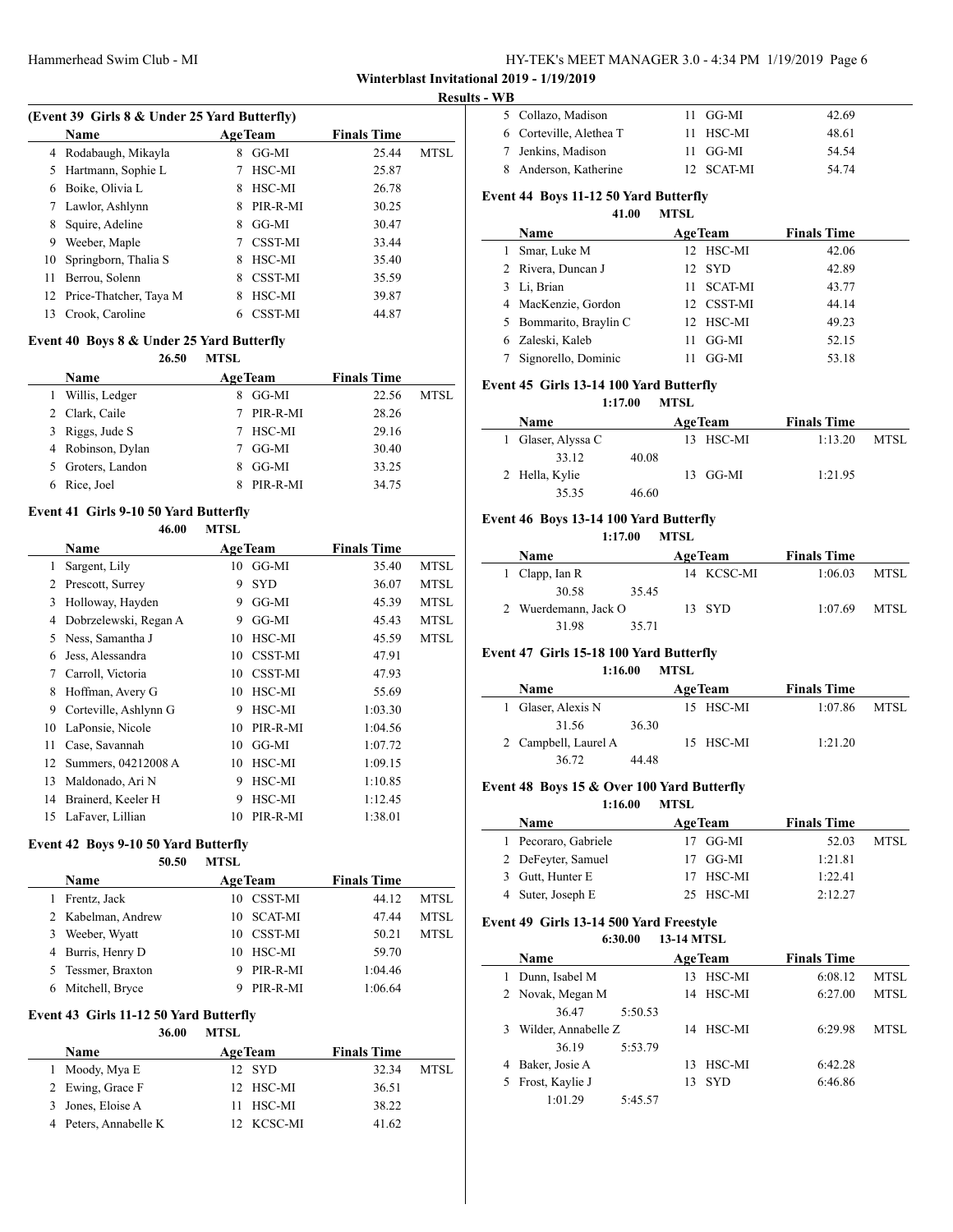| HY-TEK's MEET MANAGER 3.0 - 4:34 PM 1/19/2019 Page 7 |  |
|------------------------------------------------------|--|
|------------------------------------------------------|--|

#### **ks** - WB

|              |                                                    |                   |                            |                    | Result |
|--------------|----------------------------------------------------|-------------------|----------------------------|--------------------|--------|
|              | Event 49 Boys 13-14 500 Yard Freestyle             |                   |                            |                    |        |
|              | 6:20.00                                            | <b>13-14 MTSL</b> |                            |                    |        |
|              | Name                                               | <b>AgeTeam</b>    |                            | <b>Finals Time</b> |        |
|              | 1 Cabana, William E                                |                   | 13 HSC-MI                  | 5:58.37            | MTSL   |
|              |                                                    |                   |                            |                    |        |
|              | Event 51 Women 15-18 500 Yard Freestyle<br>6:40.00 | <b>15-18 MTSL</b> |                            |                    |        |
|              |                                                    |                   |                            |                    |        |
|              | Name                                               | <b>AgeTeam</b>    |                            | <b>Finals Time</b> |        |
| $\mathbf{1}$ | Deegan, Ella J                                     |                   | 15 HSC-MI                  | 6:46.59            |        |
|              | 2 James, Maizy                                     |                   | $16$ GG-MI                 | 6:59.88            |        |
|              | 3 Bishop, Katie E                                  |                   | 15 HSC-MI                  | 7:02.70            |        |
|              | 4 Chamberlin, Lucille A                            |                   | 17 HSC-MI                  | 7:04.50            |        |
|              | Event 51 Men 15-18 500 Yard Freestyle              |                   |                            |                    |        |
|              | 6:30.00                                            | <b>15-18 MTSL</b> |                            |                    |        |
|              | Name                                               | <b>AgeTeam</b>    |                            | <b>Finals Time</b> |        |
| $\mathbf{1}$ | Walz, Jacob                                        |                   | 16 CSST-MI                 | 6:12.17            | MTSL   |
|              | Event 53 Girls 8 & Under 50 Yard Freestyle         |                   |                            |                    |        |
|              | 47.50                                              | <b>MTSL</b>       |                            |                    |        |
|              | Name                                               |                   | <b>AgeTeam</b>             | <b>Finals Time</b> |        |
| 1            | Moody, Robin K                                     |                   | 8 SYD                      | 40.59              | MTSL   |
|              | 2 Lamarche, Lillian E                              | 8                 | HSC-MI                     | 41.53              | MTSL   |
|              | 3 Rodabaugh, Mikayla                               | 8                 | GG-MI                      | 44.92              | MTSL   |
|              | 4 Mitchell, Ashlyn                                 | 7                 | PIR-R-MI                   | 45.63              | MTSL   |
|              | 5 Denholm, Brianna                                 |                   | 7 CSST-MI                  | 48.25              |        |
|              | 6 Richards, Rhen K                                 |                   | 8 SYD                      | 49.30              |        |
|              | 7 Weeber, Maple                                    |                   | 7 CSST-MI                  | 53.40              |        |
|              | 8 Deuel, Violet                                    |                   | 8 GG-MI                    | 54.77              |        |
|              | 9 Fruk, Elizabeth                                  |                   | 7 CSST-MI                  | 57.09              |        |
|              | 10 Zaleski, Brooklyn                               |                   | 8 GG-MI                    | 58.46              |        |
|              | 11 Claridge, Ivy S                                 |                   | 8 HSC-MI                   | 59.94              |        |
|              | 12 Brantley, Brooklyn                              | $\tau$            | CSST-MI                    | 1:02.22            |        |
|              | 13 Price-Thatcher, Taya M                          |                   | 8 HSC-MI                   | 1:04.04            |        |
|              | 14 Cremeans, Emma                                  | 7                 | PIR-R-MI                   | 1:04.06            |        |
|              |                                                    |                   |                            |                    |        |
|              | Event 54 Boys 8 & Under 50 Yard Freestyle<br>47.50 |                   |                            |                    |        |
|              |                                                    | <b>MTSL</b>       |                            |                    |        |
|              | Name                                               |                   | <b>AgeTeam</b><br>PIR-R-MI | <b>Finals Time</b> |        |
| 1<br>2       | Clark, Caile                                       | 7.<br>7           |                            | 50.52              |        |
| 3            | Gibbert, Micah D<br>Marsh, Preston                 | 8                 | KCSC-MI<br>GG-MI           | 50.99              |        |
|              |                                                    |                   |                            | 52.38              |        |
|              | 4 Burris, Willy P                                  | 8                 | HSC-MI                     | 58.55              |        |
| 5            | Price-Thatcher, Parker W                           | 6                 | HSC-MI                     | 1:06.18            |        |
| 6            | Jess, Julius                                       | 6<br>8            | CSST-MI                    | 1:08.10            |        |
| 7            | Ames, Gunner                                       |                   | GG-MI                      | 1:09.74            |        |
| 8            | Arbic, Elias                                       | 7                 | PIR-R-MI                   | 1:11.79            |        |
| 9            | Schlickau, Luke                                    | 7                 | KCSC-MI                    | 1:28.78            |        |

## **Event 55 Girls 9-10 100 Yard Freestyle**

## **1:23.00 MTSL**

|   | <b>Name</b>        |       |    | <b>AgeTeam</b> | <b>Finals Time</b> |      |  |
|---|--------------------|-------|----|----------------|--------------------|------|--|
|   | Rodabaugh, Wrenna  |       | 10 | GG-MI          | 1:14.50            | MTSL |  |
|   | 53.74              | 20.76 |    |                |                    |      |  |
|   | 2 Rindfusz, Eva M  |       | 9  | HSC-MI         | 1:19.69            | MTSL |  |
|   | 55.24              | 24.45 |    |                |                    |      |  |
|   | 3 Shuman, Amelia L |       | 10 | HSC-MI         | 1:22.09            | MTSL |  |
| 4 | Roberts, Ivy       |       | 10 | GG-MI          | 1:22.33            | MTSL |  |
|   | 51.80              | 30.53 |    |                |                    |      |  |

| 11 IJ |                      |         |    |                |         |
|-------|----------------------|---------|----|----------------|---------|
| 5     | Woodard, Isabeau A   |         | 9  | <b>SCAT-MI</b> | 1:31.72 |
|       | 57.16                | 34.56   |    |                |         |
| 6     | Wiers, Mimi          |         | 8  | <b>CSST-MI</b> | 1:32.40 |
|       | 43.89                | 48.51   |    |                |         |
|       | La Gattuta, Sophia   |         | 10 | GG-MI          | 1:45.85 |
| 8     | Mattack, Carly       |         | 10 | <b>CSST-MI</b> | 1:49.01 |
| 9     | Templeton, Elizalynn |         | 9  | PIR-R-MI       | 1:55.58 |
| 10    | Jensen, Paige        |         | 10 | GG-MI          | 1:58.56 |
| 11    | Aikens, Cierra       |         | 10 | <b>SCAT-MI</b> | 2:00.49 |
| 12    | Maldonado, Ari N     |         | 9  | HSC-MI         | 2:14.82 |
|       | 1:01.70              | 1:13.12 |    |                |         |
| 13    | Burris, Brielle T    |         | 10 | HSC-MI         | 2:27.35 |

## **Event 56 Boys 9-10 100 Yard Freestyle**

#### **1:29.00 MTSL**

| <b>Name</b> |                    |       |    | <b>AgeTeam</b> | <b>Finals Time</b> |      |
|-------------|--------------------|-------|----|----------------|--------------------|------|
| 1           | Frentz, Griffin    |       | 10 | <b>CSST-MI</b> | 1:26.80            | MTSL |
|             | 2 Moody, Fraser B  |       | 10 | <b>SYD</b>     | 1:27.60            | MTSL |
| 3           | Schultz, Benjamin  |       | 10 | <b>CSST-MI</b> | 1:30.21            |      |
| 4           | Clark, Ethan       |       | 9  | PIR-R-MI       | 1:32.36            |      |
| 5           | Brey, Carson       |       | 10 | CSST-MI        | 1:32.46            |      |
| 6           | Richards, Alston S |       | 10 | <b>SYD</b>     | 1:34.44            |      |
|             | 42.79              | 51.65 |    |                |                    |      |
|             | Fruk, Bennett      |       | 9  | <b>CSST-MI</b> | 1:39.00            |      |
| 8           | Wedge, Robbie S    |       | 10 | HSC-MI         | 1:43.14            |      |
|             | 49.37              | 53.77 |    |                |                    |      |
| 9           | Neal, Cullen       |       | 10 | <b>CSST-MI</b> | 1:52.53            |      |

## **Event 57 Girls 11-12 100 Yard Freestyle**

**1:12.00 MTSL**

|    | <b>Name</b>             |       |     | <b>AgeTeam</b> | <b>Finals Time</b> |             |
|----|-------------------------|-------|-----|----------------|--------------------|-------------|
| 1. | Prescott, Andee         |       |     | 12 SYD         | 1:01.74            | MTSL        |
|    | 2 Dobrzelewski, Rowan J |       |     | 12 GG-MI       | 1:03.35            | <b>MTSL</b> |
| 3  | Sullivan, Teyah         |       |     | 12 SYD         | 1:19.22            |             |
| 4  | Summers, Sofia E        |       | 12. | HSC-MI         | 1:21.75            |             |
|    | 5 Collazo, Madison      |       | 11  | GG-MI          | 1:23.14            |             |
|    | 41.39                   | 41.75 |     |                |                    |             |
| 6  | Jones, Eloise A         |       | 11  | HSC-MI         | 1:24.18            |             |
|    | Jibson, Lindsey         |       |     | 12 KCSC-MI     | 1:24.55            |             |
|    | 39.90                   | 44.65 |     |                |                    |             |
| 8  | Mitchell, Emma          |       | 11  | PIR-R-MI       | 1:27.15            |             |
| 9  | Gardner, Kalli          |       |     | 12 CSST-MI     | 1:33.09            |             |
|    | 44.10                   | 48.99 |     |                |                    |             |
|    |                         |       |     |                |                    |             |

## **Event 58 Boys 11-12 100 Yard Freestyle**

## **1:13.00 MTSL**

|   | Name                 |         |     | <b>AgeTeam</b> | <b>Finals Time</b> |             |
|---|----------------------|---------|-----|----------------|--------------------|-------------|
| 1 | Gibbert, Noah J      |         |     | 12 KCSC-MI     | 1:06.22            | <b>MTSL</b> |
|   | Dragan, Riley        |         | 11  | <b>SCAT-MI</b> | 1:18.18            |             |
| 3 | Corbiere, Aidan      |         | 11  | <b>SCAT-MI</b> | 1:19.13            |             |
| 4 | McDowell, Keith      |         | 11  | PIR-R-MI       | 1:24.37            |             |
|   | 5 Spacek, Liam D     |         | 12  | – SYD          | 1:27.13            |             |
| 6 | Hoolsema, Ethan      |         | 11  | PIR-R-MI       | 1:30.50            |             |
|   | Bommarito, Braylin C |         |     | 12 HSC-MI      | 1:31.98            |             |
|   | 29.23                | 1:02.75 |     |                |                    |             |
| 8 | Blair, Kaden         |         | 12. | <b>SCAT-MI</b> | 1:33.91            |             |
|   | 30.51                | 1:03.40 |     |                |                    |             |
| 9 | Schmitter, Lukas P   |         | 11  | HSC-MI         | 1:36.48            |             |
|   | 37.18                | 59.30   |     |                |                    |             |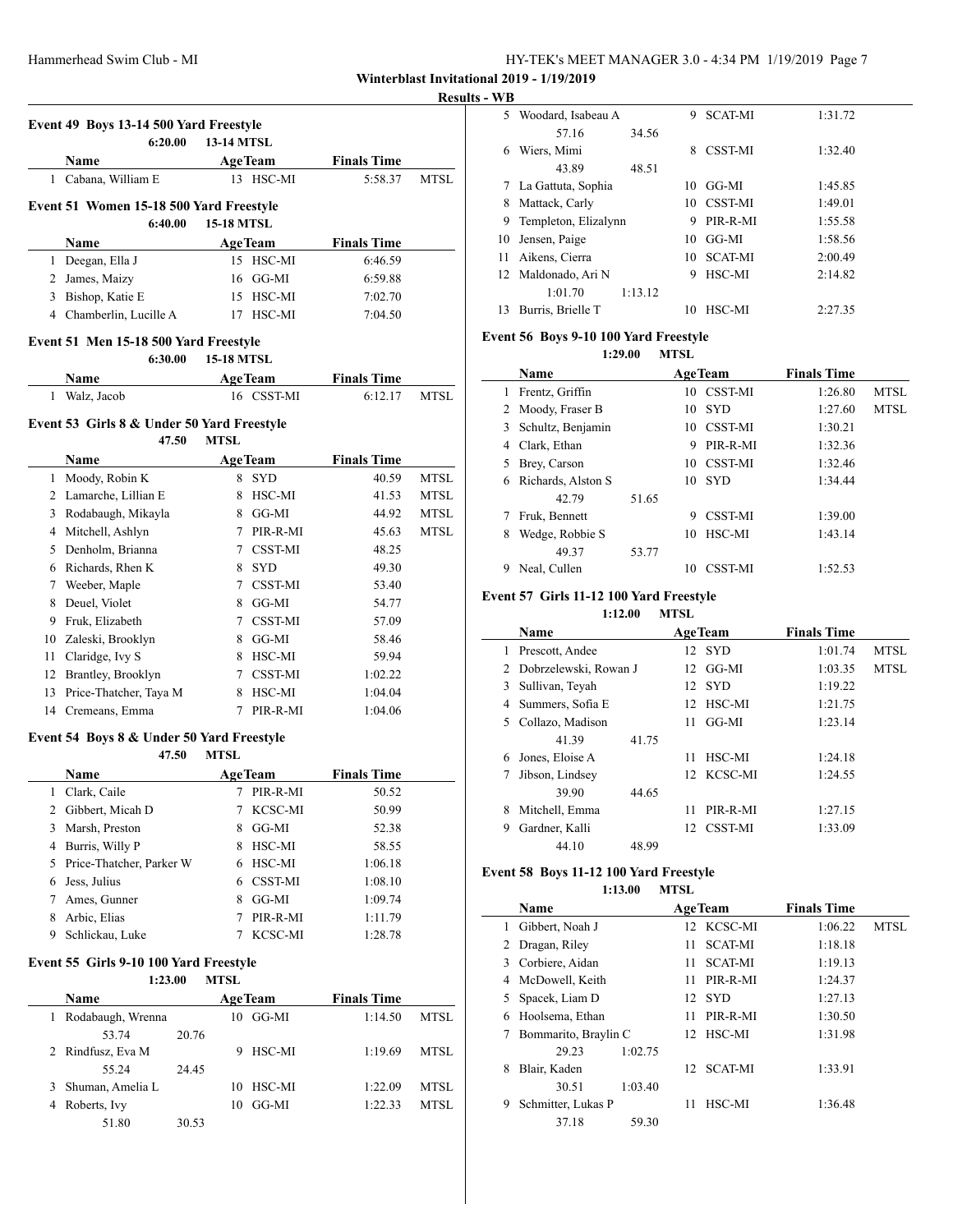| HY-TEK's MEET MANAGER 3.0 - 4:34 PM 1/19/2019 Page 8 |  |  |  |
|------------------------------------------------------|--|--|--|
|------------------------------------------------------|--|--|--|

#### **Results - WB**

|    | (Event 58 Boys 11-12 100 Yard Freestyle) |         |             |                |                    |
|----|------------------------------------------|---------|-------------|----------------|--------------------|
|    | Name                                     |         |             | <b>AgeTeam</b> | <b>Finals Time</b> |
| 10 | Zaleski, Kaleb                           |         |             | $11$ GG-MI     | 1:39.34            |
|    | 38.84                                    | 1:00.50 |             |                |                    |
| 11 | Marsh, Chandler                          |         | 11          | $GG-MI$        | 2:13.38            |
|    | Event 59 Girls 13-14 100 Yard Freestyle  |         |             |                |                    |
|    |                                          | 1:06.00 | <b>MTSL</b> |                |                    |
|    | <b>Name</b>                              |         |             | <b>AgeTeam</b> | <b>Finals Time</b> |
| 1  | Pawlick, Laura S                         |         |             | 14 HSC-MI      | 1:10.43            |
| 2  | Swiger, Kylie A                          |         | 14          | HSC-MI         | 1:13.06            |
| 3  | Geisler, Haleigh                         |         |             | 14 CSST-MI     | 1:13.75            |
| 4  | Crimin, Jayden                           |         | 14          | PIR-R-MI       | 1:15.28            |
| 5  | Kitscher, Ava L                          |         | 13          | HSC-MI         | 1:15.67            |
| 6  | Swanson, Grace                           |         | 13          | <b>SCAT-MI</b> | 1:18.98            |
| 7  | Gooden, Szamyrah J                       |         | 13          | KCSC-MI        | 1:31.55            |
|    | 44 43                                    | 47.12   |             |                |                    |
| 8  | Wilson, Ciara                            |         | 13          | $GG-MI$        | 1:32.72            |
|    | 41.84                                    | 50.88   |             |                |                    |
| 9  | Topp, Emma                               |         | 13          | GG-MI          | 1:40.78            |
|    |                                          |         |             |                |                    |

#### **Event 60 Boys 13-14 100 Yard Freestyle 1:05.00 MTSL**

|    | <b>Name</b>        |       |    | <b>AgeTeam</b> | <b>Finals Time</b> |             |
|----|--------------------|-------|----|----------------|--------------------|-------------|
| 1  | Wuerdemann, Jack O |       | 13 | <b>SYD</b>     | 58.00              | <b>MTSL</b> |
|    | Gibbert, Caleb M   |       |    | 14 KCSC-MI     | 1:00.88            | <b>MTSL</b> |
| 3  | Jennings, Conrad   |       | 13 | <b>SYD</b>     | 1:08.23            |             |
| 4  | Ames, Logan        |       | 13 | GG-MI          | 1:09.12            |             |
| 5. | Richards, Waylon   |       |    | 13 SYD         | 1:10.16            |             |
|    | 32.69              | 37.47 |    |                |                    |             |
| 6  | Gooden, Samuel L   |       |    | 14 KCSC-MI     | 1:10.23            |             |
|    | 33.72              | 36.51 |    |                |                    |             |
| 7  | Kronemeyer, Carson |       | 13 | <b>SCAT-MI</b> | 1:11.55            |             |
| 8  | Marsh, Cole        |       | 13 | GG-MI          | 1:12.17            |             |
| 9  | Breithaupt, Alex J |       | 13 | HSC-MI         | 1:12.69            |             |
|    | 34.11              | 38.58 |    |                |                    |             |
| 10 | Aikens, Gavin      |       | 13 | <b>SCAT-MI</b> | 1:36.71            |             |
|    | 45.57              | 51.14 |    |                |                    |             |

## **Event 61 Girls 15-18 100 Yard Freestyle**

#### **1:05.00 MTSL**

|    | Name                  |       |    | <b>AgeTeam</b> | <b>Finals Time</b> |             |
|----|-----------------------|-------|----|----------------|--------------------|-------------|
| 1  | Cameron, Victoria L   |       | 17 | HSC-MI         | 1:03.15            | <b>MTSL</b> |
| 2  | Reynolds, Rebecca     |       | 15 | GG-MI          | 1:03.34            | <b>MTSL</b> |
| 3  | Drayer, Jordan E      |       | 15 | HSC-MI         | 1:07.21            |             |
| 4  | O'Neill, Jacque R     |       | 16 | HSC-MI         | 1:09.22            |             |
| 5  | Chamberlin, Lucille A |       | 17 | HSC-MI         | 1:09.63            |             |
| 6  | Topp, Grace           |       | 16 | GG-MI          | 1:13.28            |             |
| 7  | Elenz, Caitlyn        |       | 17 | GG-MI          | 1:14.86            |             |
|    | 28.15                 | 46.71 |    |                |                    |             |
| 8  | Selewski, Kennedy A   |       | 16 | HSC-MI         | 1:15.96            |             |
|    | 33.72                 | 42.24 |    |                |                    |             |
| 9  | Dyer, Ellie           |       | 17 | CSST-MI        | 1:16.67            |             |
|    | 30.94                 | 45.73 |    |                |                    |             |
| 10 | Schlickau, Madeline   |       | 15 | KCSC-MI        | 1:17.96            |             |
|    | 28.34                 | 49.62 |    |                |                    |             |
| 11 | O'Neill, Calli A      |       | 18 | HSC-MI         | 1:19.29            |             |
|    | 33.71                 | 45.58 |    |                |                    |             |

|              | Event 62 Boys 15-18 100 Yard Freestyle<br><b>MTSL</b><br>1:04.00 |       |    |                |                    |      |  |  |  |
|--------------|------------------------------------------------------------------|-------|----|----------------|--------------------|------|--|--|--|
|              | <b>Name</b>                                                      |       |    | <b>AgeTeam</b> | <b>Finals Time</b> |      |  |  |  |
| $\mathbf{1}$ | Pecoraro, Gabriele                                               |       | 17 | GG-MI          | 47.49              | MTSL |  |  |  |
|              | 23.17                                                            | 24.32 |    |                |                    |      |  |  |  |
|              | 2 Lopes, Gui                                                     |       | 17 | GG-MI          | 56.57              | MTSL |  |  |  |
| 3            | Bennett, Ryne                                                    |       |    | $16$ GG-MI     | 58.56              | MTSL |  |  |  |
| 4            | Mansfield, Devon M                                               |       | 17 | KCSC-MI        | 1:02.31            | MTSL |  |  |  |
| 5.           | Gutt, Hunter E                                                   |       | 17 | HSC-MI         | 1:09.30            |      |  |  |  |
|              | 31.56                                                            | 37.74 |    |                |                    |      |  |  |  |
| 6            | Vorce, Garth J                                                   |       | 18 | HSC-MI         | 1:10.78            |      |  |  |  |
|              | Bondy, Andrew                                                    |       | 15 | CSST-MI        | 1:12.92            |      |  |  |  |
|              | 34.68                                                            | 38.24 |    |                |                    |      |  |  |  |

#### **Event 63 Girls 8 & Under 25 Yard Backstroke**

**26.50 MTSL**

|       | Name                 |   | <b>AgeTeam</b> | <b>Finals Time</b> |             |
|-------|----------------------|---|----------------|--------------------|-------------|
| 1     | Squire, Adeline      | 8 | GG-MI          | 21.60              | <b>MTSL</b> |
| 2     | Wiers, Mimi          | 8 | <b>CSST-MI</b> | 21.87              | <b>MTSL</b> |
| 3     | Collazo, Savannah    | 8 | GG-MI          | 22.16              | <b>MTSL</b> |
| 4     | Kachur, Lorelai      | 8 | <b>SCAT-MI</b> | 23.09              | <b>MTSL</b> |
| 5     | Denholm, Brianna     | 7 | CSST-MI        | 23.19              | <b>MTSL</b> |
| 6     | Wedge, Lila A        | 8 | HSC-MI         | 23.47              | <b>MTSL</b> |
| 7     | Dobrzelewski, Kenzie | 6 | GG-MI          | 23.62              | <b>MTSL</b> |
| 8     | Mitchell, Ashlyn     | 7 | PIR-R-MI       | 23.78              | <b>MTSL</b> |
| 9     | Squire, Sophia       | 7 | GG-MI          | 26.10              | <b>MTSL</b> |
| 10    | Brantley, Brooklyn   | 7 | <b>CSST-MI</b> | 26.12              | <b>MTSL</b> |
| 11    | Richards, Rhen K     | 8 | <b>SYD</b>     | 27.03              |             |
| 12    | Berrou, Solenn       | 8 | CSST-MI        | 27.78              |             |
| 13    | Fruk, Elizabeth      | 7 | CSST-MI        | 28.90              |             |
| 14    | Claridge, Ivy S      | 8 | HSC-MI         | 29.03              |             |
| 15    | Cremeans, Emma       | 7 | PIR-R-MI       | 29.78              |             |
| 16    | Crook, Caroline      | 6 | CSST-MI        | 29.84              |             |
| $*17$ | Zaleski, Brooklyn    | 8 | GG-MI          | 31.69              |             |
| $*17$ | Ford, Parker M       | 7 | HSC-MI         | 31.69              |             |
| 19    | Holloway, Leah       | 6 | GG-MI          | 32.50              |             |
| 20    | Tessmer, Mallory     | 8 | PIR-R-MI       | 33.51              |             |
| 21    | McDonough, Riley M   | 6 | <b>SYD</b>     | 37.14              |             |
| 22    | Piippo, Emery        | 6 | PIR-R-MI       | 45.56              |             |
|       |                      |   |                |                    |             |

#### **Event 64 Boys 8 & Under 25 Yard Backstroke 26.50 MTSL**

|    | - - - -                                                        | . <u>.</u> |                |                    |             |  |  |  |  |
|----|----------------------------------------------------------------|------------|----------------|--------------------|-------------|--|--|--|--|
|    | Name                                                           |            | <b>AgeTeam</b> | <b>Finals Time</b> |             |  |  |  |  |
| 1  | Willis, Ledger                                                 | 8          | GG-MI          | 20.22              | <b>MTSL</b> |  |  |  |  |
| 2  | Choi, John                                                     |            | <b>SCAT-MI</b> | 24.88              | <b>MTSL</b> |  |  |  |  |
| 3  | Burris, Willy P                                                | 8          | HSC-MI         | 25.38              | <b>MTSL</b> |  |  |  |  |
| 4  | Gibbert, Micah D                                               |            | KCSC-MI        | 27.06              |             |  |  |  |  |
| 5. | Groters, Landon                                                | 8          | GG-MI          | 27.35              |             |  |  |  |  |
| 6  | Jess, Julius                                                   | 6          | <b>CSST-MI</b> | 29.73              |             |  |  |  |  |
|    | Ness, Benjamin E                                               |            | HSC-MI         | 31.00              |             |  |  |  |  |
| 8  | Naturkas, Kai M                                                | 8          | HSC-MI         | 33.22              |             |  |  |  |  |
| 9  | Arbic, Elias                                                   |            | PIR-R-MI       | 34.72              |             |  |  |  |  |
| 10 | Price-Thatcher, Parker W                                       | 6          | HSC-MI         | 36.84              |             |  |  |  |  |
|    | Event 65 Girls 9-10 50 Yard Backstroke<br><b>MTSL</b><br>44.00 |            |                |                    |             |  |  |  |  |

| Name              | <b>AgeTeam</b> | <b>Finals Time</b> |      |
|-------------------|----------------|--------------------|------|
| 1 Frost, Olivia L | $10$ SYD       | 36.00              | MTSL |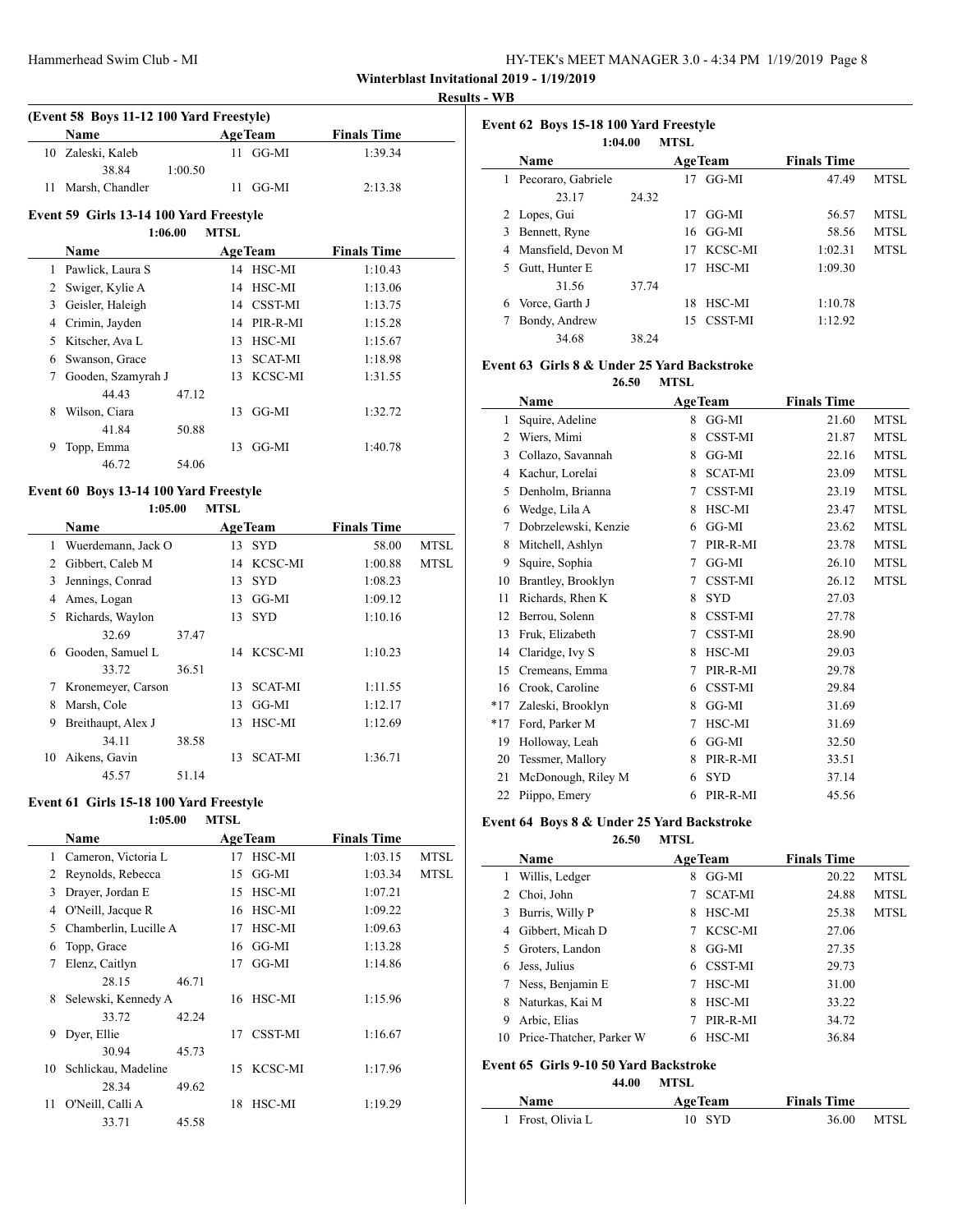| HY-TEK's MEET MANAGER 3.0 - 4:34 PM 1/19/2019 Page 9 |  |  |  |
|------------------------------------------------------|--|--|--|
|------------------------------------------------------|--|--|--|

## **Results - WB**

| (Event 65 Girls 9-10 50 Yard Backstroke) |                      |    |                |                    |             |  |  |
|------------------------------------------|----------------------|----|----------------|--------------------|-------------|--|--|
|                                          | Name                 |    | <b>AgeTeam</b> | <b>Finals Time</b> |             |  |  |
| 2                                        | Prescott, Surrey     | 9  | <b>SYD</b>     | 40.14              | <b>MTSL</b> |  |  |
| 3                                        | Choi, Gloria         | 9  | <b>SCAT-MI</b> | 41.04              | <b>MTSL</b> |  |  |
| 4                                        | Roberts, Ivy         | 10 | GG-MI          | 42.43              | MTSL        |  |  |
| 5                                        | Rindfusz, Eva M      | 9  | HSC-MI         | 43.68              | <b>MTSL</b> |  |  |
| 6                                        | Shuman, Amelia L     | 10 | HSC-MI         | 43.87              | MTSL        |  |  |
| 7                                        | Jess, Alessandra     | 10 | <b>CSST-MI</b> | 44.15              |             |  |  |
| 8                                        | Wiers, Addy          | 9  | <b>CSST-MI</b> | 44.94              |             |  |  |
| 9                                        | Holloway, Hayden     | 9  | GG-MI          | 45.00              |             |  |  |
| 10                                       | Grossi, Olive        | 9  | <b>CSST-MI</b> | 47.22              |             |  |  |
| 11                                       | Rivera, Danica J     | 9  | <b>SYD</b>     | 48.83              |             |  |  |
| 12                                       | Woodard, Isabeau A   | 9  | <b>SCAT-MI</b> | 49.18              |             |  |  |
| 13                                       | Hayes, Sloane        | 10 | <b>CSST-MI</b> | 49.31              |             |  |  |
| 14                                       | Hallman, Olivia R    | 10 | HSC-MI         | 50.34              |             |  |  |
| 15                                       | LaPonsie, Nicole     | 10 | PIR-R-MI       | 51.65              |             |  |  |
| 16                                       | Mattack, Carly       | 10 | <b>CSST-MI</b> | 52.78              |             |  |  |
| 17                                       | Hoolsema, Jenelle    | 9  | PIR-R-MI       | 56.16              |             |  |  |
| 18                                       | Strother, Hannah     | 10 | GG-MI          | 56.88              |             |  |  |
| 19                                       | Bott, Whitney S      | 9  | HSC-MI         | 58.02              |             |  |  |
| 20                                       | Jensen, Paige        | 10 | GG-MI          | 58.80              |             |  |  |
| 21                                       | LaFaver, Lillian     | 10 | PIR-R-MI       | 59.28              |             |  |  |
| 22                                       | DeLeo, Jo            | 9  | GG-MI          | 1:00.37            |             |  |  |
| 23                                       | Brainerd, Keeler H   | 9  | HSC-MI         | 1:02.51            |             |  |  |
| 24                                       | Choate, Kaylie A     | 9  | HSC-MI         | 1:02.55            |             |  |  |
| 25                                       | Summers, 04212008 A  | 10 | HSC-MI         | 1:03.56            |             |  |  |
| 26                                       | Waterman, Bella      | 9  | CSST-MI        | 1:03.57            |             |  |  |
| 27                                       | Templeton, Elizalynn | 9  | PIR-R-MI       | 1:06.66            |             |  |  |
| 28                                       | Aikens, Cierra       | 10 | <b>SCAT-MI</b> | 1:14.79            |             |  |  |
| 29                                       | Gardner, Nicole      | 10 | <b>CSST-MI</b> | 1:30.18            |             |  |  |

## **Event 66 Boys 9-10 50 Yard Backstroke**

#### **49.00 MTSL**

|    | <b>Name</b>        |    | <b>AgeTeam</b> | <b>Finals Time</b> |      |
|----|--------------------|----|----------------|--------------------|------|
| 1  | Crook, Owen        | 9  | CSST-MI        | 39.12              | MTSL |
| 2  | Weeber, Wyatt      | 10 | <b>CSST-MI</b> | 46.37              | MTSL |
| 3  | Tully, Tristan     | 10 | PIR-R-MI       | 47.46              | MTSL |
| 4  | Brey, Carson       | 10 | <b>CSST-MI</b> | 49.46              |      |
| 5  | Clark, Ethan       | 9  | PIR-R-MI       | 49.77              |      |
| 6  | Richards, Alston S | 10 | <b>SYD</b>     | 51.02              |      |
| 7  | Moody, Fraser B    | 10 | <b>SYD</b>     | 51.69              |      |
| 8  | Burris, Henry D    | 10 | HSC-MI         | 52.95              |      |
| 9  | Wedge, Robbie S    | 10 | HSC-MI         | 55.81              |      |
| 10 | Neal, Cullen       | 10 | <b>CSST-MI</b> | 1:02.04            |      |

#### **Event 67 Girls 11-12 50 Yard Backstroke 38.00 MTSL**

|    | vv.vv            | .               |                |                    |             |
|----|------------------|-----------------|----------------|--------------------|-------------|
|    | <b>Name</b>      |                 | <b>AgeTeam</b> | <b>Finals Time</b> |             |
| 1  | Elenz, Mackenzie | 12              | GG-MI          | 32.32              | MTSL        |
|    | 2 Moody, Mya E   | 12.             | -SYD           | 36.35              | MTSL        |
| 3  | Ewing, Grace F   | 12              | HSC-MI         | 36.57              | MTSL        |
| 4  | Swiger, Marley M | 12.             | HSC-MI         | 37.18              | <b>MTSL</b> |
| 5. | Hoeksema, Ava    | 11              | <b>CSST-MI</b> | 40.13              |             |
| 6  | Miller, Kahliya  | 12              | GG-MI          | 40.63              |             |
|    | Schmitigal, Jill | 12 <sub>1</sub> | PIR-R-MI       | 41.02              |             |
| 8  | Sullivan, Teyah  | 12              | -SYD           | 41.50              |             |
| 9  | Jones, Eloise A  | 11              | HSC-MI         | 42.08              |             |
| 10 | Deitz, AJ J      | 12.             | HSC-MI         | 42.25              |             |
|    |                  |                 |                |                    |             |

|    | 11 Summers, Sofia E     |    | 12 HSC-MI      | 44.04   |
|----|-------------------------|----|----------------|---------|
|    | 12 Jibson, Lindsey      |    | 12 KCSC-MI     | 44.50   |
| 13 | Jenkins, Madison        | 11 | GG-MI          | 45.84   |
|    | 14 Ames, Skylee         | 11 | GG-MI          | 47.84   |
|    | 15 Ellison, Destiny     |    | 12 PIR-R-MI    | 48.15   |
|    | 16 Springborn, Sakura S | 11 | HSC-MI         | 48.48   |
| 17 | Campeau, Bria           | 11 | GG-MI          | 48.63   |
|    | 18 Hayes, Catherine     |    | 12 CSST-MI     | 48.81   |
| 19 | Kachur, Eleanore        |    | 12 SCAT-MI     | 49.80   |
| 20 | Kachur, Abigail         | 11 | <b>SCAT-MI</b> | 53.20   |
| 21 | Richards, Hope          | 11 | <b>SYD</b>     | 1:15.76 |
|    |                         |    |                |         |

## **Event 68 Boys 11-12 50 Yard Backstroke**

**39.50 MTSL**

|    | Name                | <b>AgeTeam</b>   |          | <b>Finals Time</b> |  |
|----|---------------------|------------------|----------|--------------------|--|
| 1  | Lipchik, Johnny S   | 12               | HSC-MI   | 39.52              |  |
| 2  | Rouleau, Gavin W    | <b>SYD</b><br>12 |          | 39.81              |  |
| 3  | McDowell, Keith     | 11               | PIR-R-MI | 40.01              |  |
| 4  | MacKenzie, Gordon   | 12               | CSST-MI  | 45.28              |  |
| 5  | Signorello, Dominic | 11               | GG-MI    | 45.34              |  |
| 6  | Berrou, Kilian      | 12               | CSST-MI  | 45.35              |  |
| 7  | Hoolsema, Ethan     | 11               | PIR-R-MI | 46.38              |  |
| 8  | Franseth, Ezra M    | 12               | HSC-MI   | 47.49              |  |
| 9  | Franseth, Cosmo     | 12               | HSC-MI   | 48.00              |  |
| 10 | Spacek, Liam D      | <b>SYD</b><br>12 |          | 48.63              |  |
| 11 | Schmitter, Lukas P  | 11               | HSC-MI   | 51.13              |  |
| 12 | Hanes, Cody         | 12               | GG-MI    | 54.54              |  |
| 13 | Templeton, Seth     | 11               | PIR-R-MI | 1:00.83            |  |
| 14 | Marsh, Chandler     | 11               | GG-MI    | 1:05.45            |  |
| 15 | Anderson, Jayce     | 11               | PIR-R-MI | 1:07.69            |  |

#### **Event 69 Girls 13-14 100 Yard Backstroke**

**1:17.00 MTSL**

|   | <b>Name</b>          |    | <b>AgeTeam</b> | <b>Finals Time</b> |             |
|---|----------------------|----|----------------|--------------------|-------------|
| 1 | Dunn, Isabel M       | 13 | HSC-MI         | 1:09.91            | MTSL        |
|   | 41.81<br>28.10       |    |                |                    |             |
| 2 | Gallagher, Cassandra | 13 | <b>SCAT-MI</b> | 1:10.61            | MTSL        |
|   | 1:50.54              |    |                |                    |             |
| 3 | Allard, Veronica M   | 13 | <b>SYD</b>     | 1:12.63            | <b>MTSL</b> |
| 4 | Wilder, Annabelle Z  | 14 | HSC-MI         | 1:12.93            | MTSL        |
|   | 5 Novak, Megan M     | 14 | HSC-MI         | 1:14.82            | MTSL        |
|   | 1:01.34<br>13.48     |    |                |                    |             |
| 6 | Woodard, Gabrielle S | 13 | <b>SCAT-MI</b> | 1:23.28            |             |
|   | Geisler, Haleigh     | 14 | CSST-MI        | 1:25.74            |             |
| 8 | Wilson, Ciara        | 13 | GG-MI          | 1:50.54            |             |
| 9 | Topp, Emma           | 13 | GG-MI          | 2:08.44            |             |
|   | 39.52<br>1:28.92     |    |                |                    |             |

## **Event 70 Boys 13-14 100 Yard Backstroke**

**1:16.00 MTSL**

|    | Name                 |       |     | <b>AgeTeam</b> | <b>Finals Time</b> |             |
|----|----------------------|-------|-----|----------------|--------------------|-------------|
|    | Clapp, Ian R         |       |     | 14 KCSC-MI     | 1:04.64            | MTSL        |
|    | 2 Cabana, William E  |       | 13  | HSC-MI         | 1:06.78            | <b>MTSL</b> |
| 3. | Ames, Logan          |       | 13. | GG-MI          | 1:21.32            |             |
|    | 38.62                | 42.70 |     |                |                    |             |
|    | 4 Jennings, Conrad   |       |     | 13 SYD         | 1:21.66            |             |
|    | 5 Kronemeyer, Carson |       |     | 13 SCAT-MI     | 1:23.47            |             |
|    | Marsh, Cole          |       | 13  | GG-MI          | 1:24.22            |             |
|    | Gooden, Samuel L     |       |     | 14 KCSC-MI     | 1:31.72            |             |
|    |                      |       |     |                |                    |             |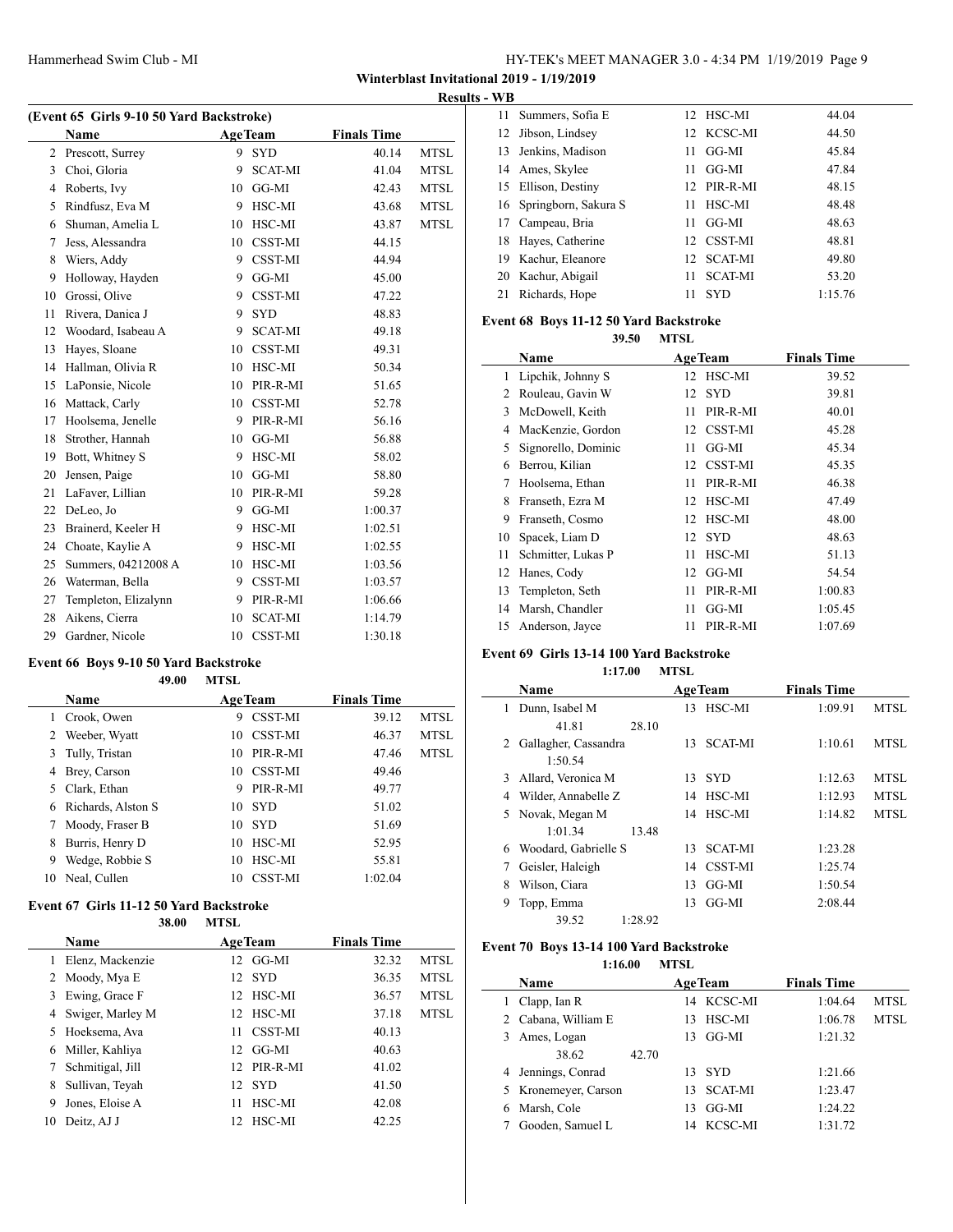| HY-TEK's MEET MANAGER 3.0 - 4:34 PM 1/19/2019 Page 10 |  |  |
|-------------------------------------------------------|--|--|
|-------------------------------------------------------|--|--|

## **Results - WB**

| (Event 70 Boys 13-14 100 Yard Backstroke) |                    |       |  |                |                    |  |  |
|-------------------------------------------|--------------------|-------|--|----------------|--------------------|--|--|
|                                           | Name               |       |  | <b>AgeTeam</b> | <b>Finals Time</b> |  |  |
|                                           | 8 Richards, Waylon |       |  | 13 SYD         | 1:33.87            |  |  |
|                                           | 44 39              | 4948  |  |                |                    |  |  |
|                                           | 9 Cozort, Lane     |       |  | 13 PIR-R-MI    | 1:35.84            |  |  |
|                                           | 46.16              | 49.68 |  |                |                    |  |  |

#### **Event 71 Girls 15-18 100 Yard Backstroke 1:20.00 MTSL**

|    | Name                |       |    | <b>AgeTeam</b> | <b>Finals Time</b> |             |
|----|---------------------|-------|----|----------------|--------------------|-------------|
|    | 1 Glaser, Alexis N  |       |    | 15 HSC-MI      | 1:07.40            | <b>MTSL</b> |
|    | 38.86               | 28.54 |    |                |                    |             |
| 2  | Deegan, Ella J      |       |    | 15 HSC-MI      | 1:11.97            | <b>MTSL</b> |
|    | 39.35               | 32.62 |    |                |                    |             |
| 3  | Beigle, Tori M      |       |    | 15 HSC-MI      | 1:16.05            | <b>MTSL</b> |
| 4  | James, Maizy        |       |    | $16$ GG-MI     | 1:16.91            | <b>MTSL</b> |
|    | 39.87               | 37.04 |    |                |                    |             |
| 5  | Bishop, Katie E     |       |    | 15 HSC-MI      | 1:18.41            | <b>MTSL</b> |
|    | 31.51               | 46.90 |    |                |                    |             |
| 6  | Cameron, Victoria L |       | 17 | HSC-MI         | 1:19.99            | <b>MTSL</b> |
|    | 39.72               | 40.27 |    |                |                    |             |
| 7  | Topp, Grace         |       |    | $16$ GG-MI     | 1:22.47            |             |
|    | 32.47               | 50.00 |    |                |                    |             |
| 8  | Pulaski, Audri M    |       | 17 | HSC-MI         | 1:22.58            |             |
|    | 39.93               | 42.65 |    |                |                    |             |
| 9  | Birchfield, Abby M  |       |    | 18 HSC-MI      | 1:22.67            |             |
|    | 38.97               | 43.70 |    |                |                    |             |
| 10 | Campbell, Laurel A  |       | 15 | HSC-MI         | 1:22.72            |             |
| 11 | O'Neill, Calli A    |       |    | 18 HSC-MI      | 1:38.28            |             |

## **Event 72 Boys 15 & Over 100 Yard Backstroke**

#### **1:16.00 MTSL**

|    | <b>Name</b>      |         |     | <b>AgeTeam</b> | <b>Finals Time</b> |      |
|----|------------------|---------|-----|----------------|--------------------|------|
| 1  | Lopes, Gui       |         | 17  | GG-MI          | 1:07.49            | MTSL |
|    | 32.72            | 34.77   |     |                |                    |      |
| 2  | Bennett, Ryne    |         | 16  | GG-MI          | 1:09.66            | MTSL |
|    | 35.00            | 34.66   |     |                |                    |      |
| 3  | Gardner, Jacob   |         | 15  | <b>CSST-MI</b> | 1:11.97            | MTSL |
|    | 37.90            | 34.07   |     |                |                    |      |
| 4  | Walz, Jacob      |         |     | 16 CSST-MI     | 1:16.47            |      |
|    | 36.62            | 39.85   |     |                |                    |      |
| 5. | DeFeyter, Samuel |         | 17  | GG-MI          | 1:28.90            |      |
|    | Suter, Joseph E  |         | 25. | HSC-MI         | DQ                 |      |
|    | 36.57            | 1:20.69 |     |                |                    |      |

## **Event 73 Girls 8 & Under 25 Yard Breaststroke**

| 29.50 | <b>MTSL</b> |
|-------|-------------|
|-------|-------------|

| <b>Name</b> |                      |   | <b>AgeTeam</b> | <b>Finals Time</b> |             |
|-------------|----------------------|---|----------------|--------------------|-------------|
| 1           | Lamarche, Lillian E  | 8 | HSC-MI         | 26.70              | <b>MTSL</b> |
|             | 2 Kachur, Lorelai    | 8 | <b>SCAT-MI</b> | 27.59              | <b>MTSL</b> |
| 3           | Riley, Maeve E       |   | HSC-MI         | 29.00              | <b>MTSL</b> |
| 4           | Wedge, Lila A        | 8 | HSC-MI         | 29.34              | <b>MTSL</b> |
| 5.          | Hartmann, Sophie L   | 7 | HSC-MI         | 30.12              |             |
| 6           | Tessmer, Mallory     | 8 | PIR-R-MI       | 30.53              |             |
|             | Rodabaugh, Mikayla   | 8 | GG-MI          | 31.88              |             |
| 8           | Boike, Olivia L      | 8 | HSC-MI         | 32.03              |             |
| 9           | Mitchell, Ashlyn     |   | PIR-R-MI       | 32.81              |             |
| 10          | Springborn, Thalia S | 8 | HSC-MI         | 33.93              |             |
| 11          | Deuel, Violet        |   | GG-MI          | 34.59              |             |

|    | 12 Lawlor, Ashlynn      |    | PIR-R-MI | 34.78 |
|----|-------------------------|----|----------|-------|
| 13 | Cremeans, Emma          |    | PIR-R-MI | 36.75 |
|    | 14 Dobrzelewski, Kenzie |    | 6 GG-MI  | 36.78 |
|    | 15 Ford, Parker M       |    | HSC-MI   | 37.71 |
|    | 16 Squire, Sophia       |    | GG-MI    | 38.53 |
|    | 17 Holloway, Leah       | 6. | GG-MI    | 45.53 |
| 18 | McDonough, Riley M      |    | SYD      | 59.21 |
|    |                         |    |          |       |

#### **Event 74 Boys 8 & Under 25 Yard Breaststroke**

**31.50 MTSL**

|      | Name            |   | <b>AgeTeam</b> | <b>Finals Time</b> |             |
|------|-----------------|---|----------------|--------------------|-------------|
| 1    | Rice, Joel      | 8 | PIR-R-MI       | 29.32              | MTSL        |
| 2    | Choi, John      |   | <b>SCAT-MI</b> | 29.56              | <b>MTSL</b> |
| 3    | Robinson, Dylan |   | GG-MI          | 31.16              | <b>MTSL</b> |
| *4   | Groters, Landon | 8 | GG-MI          | 33.16              |             |
| $*4$ | Riggs, Jude S   | 7 | HSC-MI         | 33.16              |             |
| 6    | Burris, Willy P | 8 | HSC-MI         | 39.84              |             |
| 7    | Marsh, Preston  | 8 | GG-MI          | 40.03              |             |
| 8    | Naturkas, Kai M | 8 | HSC-MI         | 43.56              |             |
|      | Ames, Gunner    |   | GG-MI          | 51.95              |             |

### **Event 75 Girls 9-10 50 Yard Breaststroke**

**47.50 MTSL**

|     | Name                  |    | <b>AgeTeam</b> | <b>Finals Time</b> |             |
|-----|-----------------------|----|----------------|--------------------|-------------|
| 1   | Sargent, Lily         | 10 | GG-MI          | 42.52              | <b>MTSL</b> |
| 2   | Woodard, Isabeau A    | 9  | <b>SCAT-MI</b> | 47.13              | <b>MTSL</b> |
| 3   | Choi, Gloria          | 9  | <b>SCAT-MI</b> | 48.82              |             |
| 4   | Pawlick, Ava E        | 10 | HSC-MI         | 49.07              |             |
| 5   | Ness, Samantha J      | 10 | HSC-MI         | 50.56              |             |
| 6   | Dobrzelewski, Regan A | 9  | GG-MI          | 50.72              |             |
| 7   | Hoffman, Avery G      | 10 | HSC-MI         | 53.99              |             |
| 8   | Rivera, Danica J      | 9  | <b>SYD</b>     | 54.73              |             |
| 9   | Case, Savannah        | 10 | GG-MI          | 1:00.62            |             |
| 10  | DeLeo, Jo             | 9  | GG-MI          | 1:01.39            |             |
| 11  | Hoolsema, Jenelle     | 9  | PIR-R-MI       | 1:06.16            |             |
| 12  | Bott, Whitney S       | 9  | HSC-MI         | 1:08.70            |             |
| 13  | Corteville, Ashlynn G | 9  | HSC-MI         | 1:10.19            |             |
| 14  | Grossi, Olive         | 9  | CSST-MI        | 1:10.69            |             |
| --- | La Gattuta, Sophia    | 10 | GG-MI          | DO                 |             |
| --- | Hallman, Olivia R     | 10 | HSC-MI         | DQ                 |             |
| --- | Burris, Brielle T     | 10 | HSC-MI         | DO                 |             |

## **Event 76 Boys 9-10 50 Yard Breaststroke**

**53.50 MTSL**

| <b>Name</b>        | <b>AgeTeam</b> | <b>Finals Time</b> |
|--------------------|----------------|--------------------|
| 1 Fruk, Bennett    | 9 CSST-MI      | 57.11              |
| 2 Mitchell, Bryce  | 9 PIR-R-MI     | 57.76              |
| 3 Tessmer, Braxton | 9 PIR-R-MI     | 1:11.73            |
| 4 Tully, Tristan   | $10$ PIR-R-MI  | 1:15.54            |

#### **Event 77 Girls 11-12 50 Yard Breaststroke 42.00 MTSL**

| ----                    | 88 H S D |                |                    |             |
|-------------------------|----------|----------------|--------------------|-------------|
| Name                    |          | <b>AgeTeam</b> | <b>Finals Time</b> |             |
| 1 Dobrzelewski, Rowan J |          | 12 GG-MI       | 35.83              | MTSL        |
| 2 Swiger, Marley M      |          | 12 HSC-MI      | 40.81              | <b>MTSL</b> |
| 3 Riley, Nora K         | 11       | HSC-MI         | 43.40              |             |
| 4 Miller, Kahliya       | 12.      | GG-MI          | 44.56              |             |
| 5 Peters, Annabelle K   |          | 12 KCSC-MI     | 45.61              |             |
| Gunderson, Danika       |          | GG-MI          | 46 44              |             |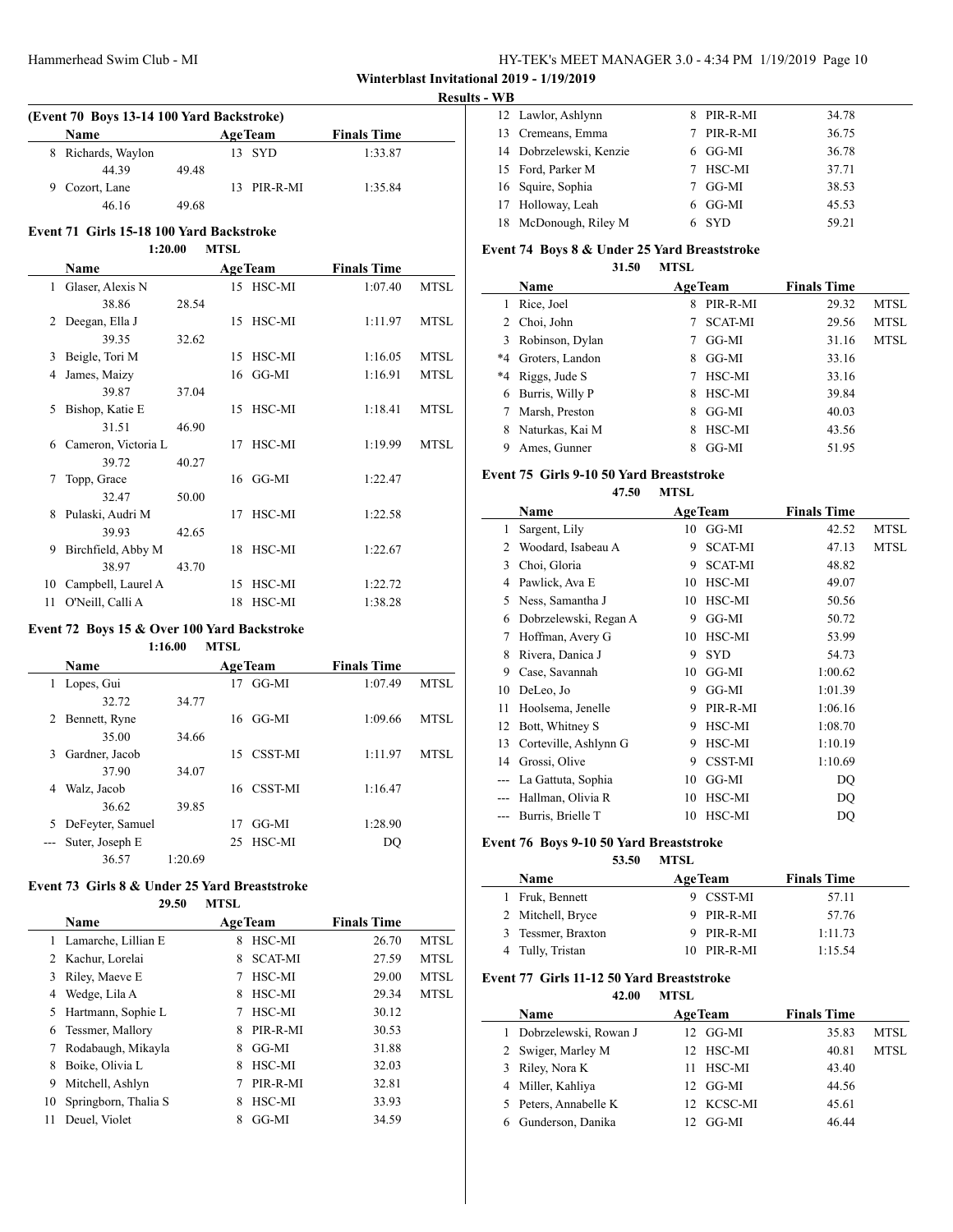| HY-TEK's MEET MANAGER 3.0 - 4:34 PM 1/19/2019 Page 11 |  |
|-------------------------------------------------------|--|
|-------------------------------------------------------|--|

#### **Results - WB**

|    | (Event 77 Girls 11-12 50 Yard Breaststroke) |                 |                |                    |  |  |  |
|----|---------------------------------------------|-----------------|----------------|--------------------|--|--|--|
|    | Name                                        |                 | <b>AgeTeam</b> | <b>Finals Time</b> |  |  |  |
| 7  | Schmitigal, Jill                            | 12.             | PIR-R-MI       | 46.78              |  |  |  |
| 8  | Deitz, AJ J                                 | 12.             | HSC-MI         | 47.38              |  |  |  |
| 9  | Hoeksema, Ava                               | 11              | <b>CSST-MI</b> | 48.84              |  |  |  |
|    | 10 Kachur, Abigail                          | 11              | <b>SCAT-MI</b> | 50.13              |  |  |  |
| 11 | Corteville, Alethea T                       | 11              | HSC-MI         | 51.09              |  |  |  |
|    | 12 Jenkins, Madison                         | 11              | GG-MI          | 52.00              |  |  |  |
| 13 | Anderson, Katherine                         | 12 <sub>1</sub> | <b>SCAT-MI</b> | 53.31              |  |  |  |
| 14 | Ellison, Destiny                            | 12              | PIR-R-MI       | 58.47              |  |  |  |
| 15 | Campeau, Bria                               | 11              | GG-MI          | 1:08.55            |  |  |  |
|    | Gardner, Kalli                              | 12.             | <b>CSST-MI</b> | DO                 |  |  |  |

#### **Event 78 Boys 11-12 50 Yard Breaststroke**

|    | 44.00                | MTSL                 |                    |             |
|----|----------------------|----------------------|--------------------|-------------|
|    | Name                 | <b>AgeTeam</b>       | <b>Finals Time</b> |             |
| 1  | Gibbert, Noah J      | 12 KCSC-MI           | 35.00              | MTSL        |
| 2  | Lipchik, Adam W      | HSC-MI<br>12         | 41.76              | MTSL        |
| 3  | Rouleau, Gavin W     | <b>SYD</b><br>12     | 43.54              | <b>MTSL</b> |
| 4  | Rice, Owen           | PIR-R-MI<br>12       | 44.48              |             |
| 5  | Li, Brian            | <b>SCAT-MI</b><br>11 | 45.71              |             |
| 6  | Franseth, Cosmo      | HSC-MI<br>12         | 46.78              |             |
| 7  | Franseth, Ezra M     | HSC-MI<br>12         | 48.76              |             |
| 8  | Clark II, Jeremiah   | PIR-R-MI<br>11       | 48.79              |             |
| 9  | Bommarito, Braylin C | HSC-MI<br>12         | 54.13              |             |
| 10 | Schmitter, Lukas P   | HSC-MI<br>11         | 59.32              |             |
| 11 | Zaleski, Kaleb       | GG-MI<br>11          | 1:00.32            |             |
| 12 | Blair, Kaden         | <b>SCAT-MI</b><br>12 | 1:02.24            |             |
| 13 | Anderson, Jayce      | PIR-R-MI<br>11       | 1:09.31            |             |
| 14 | Hanes, Cody          | GG-MI<br>12          | 1:10.21            |             |
|    |                      |                      |                    |             |

#### **Event 79 Girls 13-14 100 Yard Breaststroke**

#### **1:24.00 MTSL**

|    | <b>Name</b>        |       |    | <b>AgeTeam</b> | <b>Finals Time</b> |             |
|----|--------------------|-------|----|----------------|--------------------|-------------|
| 1  | Crimin, Jayden     |       | 14 | PIR-R-MI       | 35.00              | <b>MTSL</b> |
| 2  | Hella, Kylie       |       | 13 | GG-MI          | 41.76              | <b>MTSL</b> |
| 3  | Schlickau, Leah    |       | 13 | KCSC-MI        | 43.50              | <b>MTSL</b> |
| 4  | Kitscher, Ava L    |       | 13 | HSC-MI         | 45.71              | <b>MTSL</b> |
| 5. | Glaser, Alyssa C   |       | 13 | HSC-MI         | 1:17.04            | <b>MTSL</b> |
|    | 44.70              | 32.34 |    |                |                    |             |
| 6  | Swiger, Kylie A    |       | 14 | HSC-MI         | 1:26.18            |             |
| 7  | Baker, Josie A     |       | 13 | HSC-MI         | 1:26.65            |             |
|    | 50.58              | 36.07 |    |                |                    |             |
| 8  | Allard, Veronica M |       | 13 | <b>SYD</b>     | 1:26.83            |             |
| 9  | Pawlick, Laura S   |       | 14 | HSC-MI         | 1:27.35            |             |
|    | 46.85              | 40.50 |    |                |                    |             |
| 10 | Swanson, Grace     |       | 13 | <b>SCAT-MI</b> | 1:36.44            |             |
|    | 40.91              | 55.53 |    |                |                    |             |

## **Event 80 Boys 13-14 100 Yard Breaststroke**

#### **1:23.00 MTSL**

| Name                   |                  | <b>AgeTeam</b> | <b>Finals Time</b> |       |
|------------------------|------------------|----------------|--------------------|-------|
| Gibbert, Caleb M<br>1. |                  | 14 KCSC-MI     | 1:14.20            | MTSL. |
|                        | 35.28<br>38.92   |                |                    |       |
| 2 Lipchik, Charlie J   |                  | 13 HSC-MI      | 1:22.51            | MTSL  |
|                        | 40.32<br>42.19   |                |                    |       |
| 3 Rice, Owen           |                  | $12$ PIR-R-MI  | 1:40.89            |       |
|                        | 40.49<br>1:00.40 |                |                    |       |

| Event 81 Girls 15-18 100 Yard Breaststroke<br><b>MTSL</b><br>1:27.00 |                     |                |                    |            |         |             |
|----------------------------------------------------------------------|---------------------|----------------|--------------------|------------|---------|-------------|
|                                                                      | <b>Name</b>         | <b>AgeTeam</b> | <b>Finals Time</b> |            |         |             |
|                                                                      | O'Neill, Jacque R   |                |                    | 16 HSC-MI  | 1:24.05 | MTSL        |
|                                                                      | 33.79               | 50.26          |                    |            |         |             |
|                                                                      | 2 Reynolds, Rebecca |                | 15                 | GG-MI      | 1:24.43 | <b>MTSL</b> |
|                                                                      | 45.97               | 38.46          |                    |            |         |             |
| 3                                                                    | Drayer, Jordan E    |                | 15                 | HSC-MI     | 1:26.91 | <b>MTSL</b> |
|                                                                      | 38.46               | 48.45          |                    |            |         |             |
| 4                                                                    | Elenz, Caitlyn      |                | 17                 | GG-MI      | 1:29.18 |             |
| 5.                                                                   | Selewski, Kennedy A |                | 16                 | HSC-MI     | 1:34.56 |             |
|                                                                      | Schlickau, Madeline |                |                    | 15 KCSC-MI | 1:35.18 |             |

## **Event 82 Boys 15 & Over 100 Yard Breaststroke**

**1:22.00 MTSL**

| <b>Name</b>          |       | <b>AgeTeam</b> | <b>Finals Time</b> |      |
|----------------------|-------|----------------|--------------------|------|
| 1 Lopes, Gui         |       | 17 GG-MI       | 1:15.94            | MTSL |
| 42.98                | 32.96 |                |                    |      |
| 2 Dyer, Gavin        |       | 15 CSST-MI     | 1:18.66            | MTSL |
| 39.60                | 39.06 |                |                    |      |
| 3 Mansfield, Devon M |       | KCSC-MI        | 1:30.72            |      |

## **Event 83 Girls 8 & Under 100 Yard Freestyle Relay**

|   | <b>Team</b>             | Relay            | <b>Finals Time</b>          |
|---|-------------------------|------------------|-----------------------------|
| 1 | HSC-MI                  | A                | 1:20.44                     |
|   | 1) Wedge, Lila A 8      |                  | 2) Lamarche, Lillian E 8    |
|   | 3) Riley, Maeve E 7     |                  | 4) Boike, Olivia L 8        |
|   | 2 CSST-MI               | A                | 1:38.72                     |
|   | 1) Weeber, Maple 7      |                  | 2) Denholm, Brianna 7       |
|   | 3) Crook, Caroline 6    | 4) Wiers, Mimi 8 |                             |
|   | 1:01.52<br>37.20        |                  |                             |
| 3 | GG-MI                   | A                | 1:43.47                     |
|   | 1) Holloway, Leah 6     |                  | 2) Squire, Adeline 8        |
|   | 3) Deuel, Violet 8      |                  | 4) Collazo, Savannah 8      |
| 4 | HSC-MI                  | B                | 1:49.63                     |
|   | 1) Hartmann, Sophie L 7 |                  | 2) Springborn, Thalia S 8   |
|   | 3) Claridge, Ivy S 8    |                  | 4) Price-Thatcher, Taya M 8 |
|   | 35.95<br>1:13.68        |                  |                             |

## **Event 83 Boys 8 & Under 100 Yard Freestyle Relay**

| Team                          | Relav | <b>Finals Time</b>   |
|-------------------------------|-------|----------------------|
| 1 HSC-MI                      | А     | 1:46.17              |
| 1) Ness, Benjamin E 7         |       | 2) Riggs, Jude S 7   |
| 3) Price-Thatcher, Parker W 6 |       | 4) Burris, Willy P 8 |

#### **Event 85 Girls 9-10 200 Yard Freestyle Relay**

| <b>Team</b>      |                                                |         | Relay                  | <b>Finals Time</b>       |
|------------------|------------------------------------------------|---------|------------------------|--------------------------|
| <b>SYD</b><br>1. |                                                |         | А                      | 2:29.75                  |
|                  | 1) Prescott, Surrey 9                          |         |                        | 2) Rivera, Danica J 9    |
|                  | 3) Moody, Robin K 8                            |         |                        | 4) Frost, Olivia L 10    |
|                  | 32.59                                          | 46.11   | 40.51                  | 30.54                    |
| HSC-MI<br>2      |                                                |         | A                      | 2:34.72                  |
|                  | 1) Pawlick, Ava E 10                           |         | 2) Ness, Samantha J 10 |                          |
|                  | 3) Shuman, Amelia L 10                         |         |                        | 4) Rindfusz, Eva M 9     |
|                  | 39.27                                          | 41.83   | 38.34                  | 35.28                    |
| GG-MI<br>3       |                                                |         | A                      | 2:53.20                  |
|                  | 1) Strother, Hannah 10<br>3) Case, Savannah 10 |         |                        | 2) La Gattuta, Sophia 10 |
|                  |                                                |         |                        | 4) Rodabaugh, Wrenna 10  |
|                  | 40.86                                          | 2:12.34 |                        |                          |